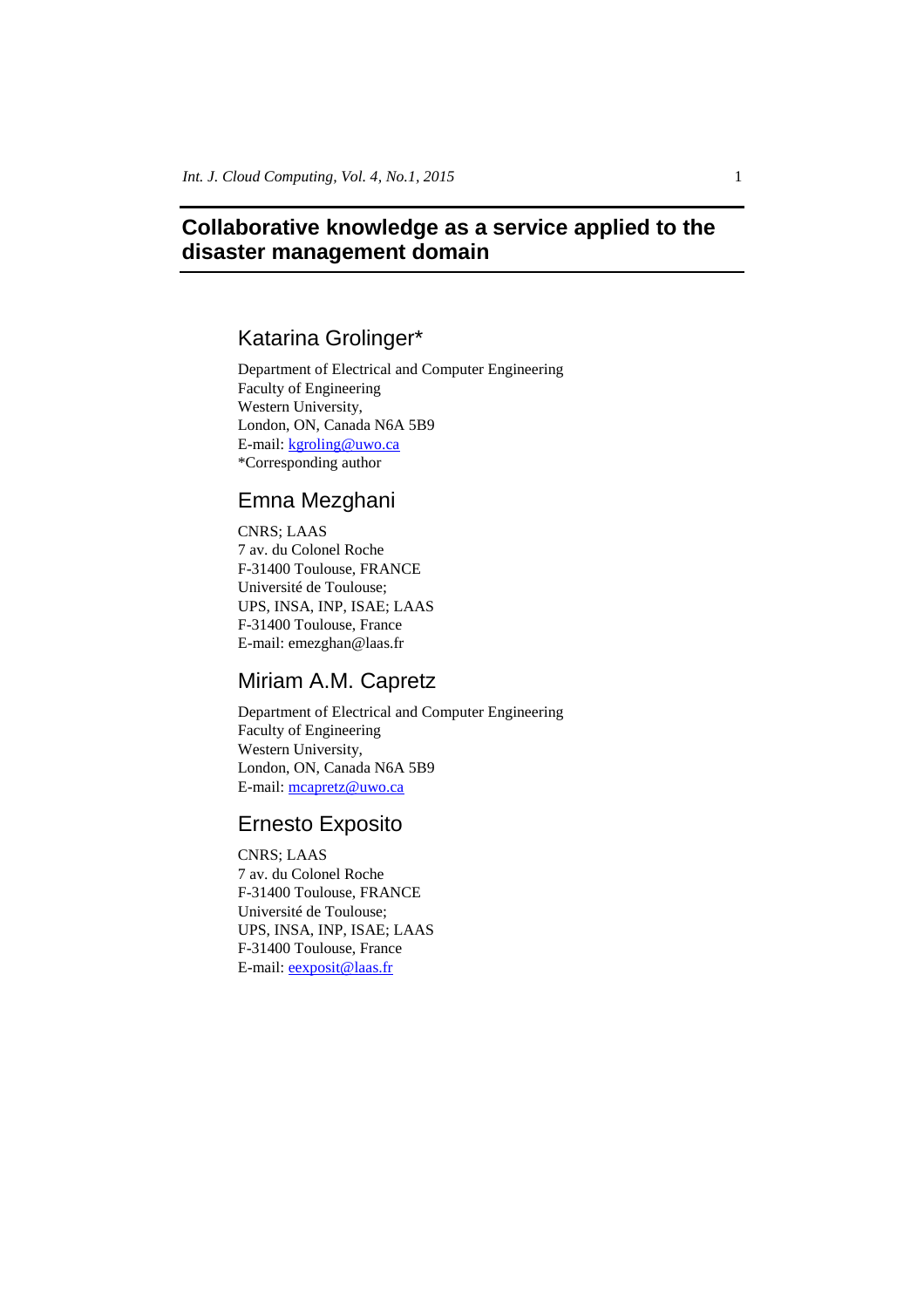**Abstract**—Cloud computing offers services which promise to meet continuously increasing computing demands by using a large number of networked resources. However, data heterogeneity remains a major hurdle for data interoperability and data integration. In this context, a Knowledge as a Service (KaaS) approach has been proposed with the aim of generating knowledge from heterogeneous data and making it available as a service. In this paper, a Collaborative Knowledge as a Service (CKaaS) architecture is proposed, with the objective of satisfying consumer knowledge needs by integrating disparate cloud knowledge through collaboration among distributed KaaS entities. The NIST cloud computing reference architecture is extended by adding a KaaS layer that integrates diverse sources of data stored in a cloud environment. CKaaS implementation is domain-specific; therefore, this paper presents its application to the disaster management domain. A use case demonstrates collaboration of knowledge providers and shows how CKaaS operates with simulation models.

**Keywords**: cloud computing; data interoperability; data integration; data heterogeneity; knowledge as a service (KaaS); NoSQL storage; disaster management

**Biographical notes:** Katarina Grolinger is currently a Postdoctoral Fellow at Western University, Canada. She received her Ph.D. and M. Eng. Degrees in Software Engineering from Western University. Previously, she obtained her M. Sc. and B. Sc. in Mechanical Engineering from the University of Zagreb, Croatia. She is also a Certified Oracle Database Administrator with over ten years of industry experience in database administration and software development. Her research interests include NoSQL data stores, cloud computing, Big Data management, disaster data management, data integration and interoperability.

Emna Mezghani is currently a Ph.D. student in Software Engineering at the University of Toulouse. Previously, she obtained her M. Sc. degree in Computer Science and her B.Sc. degree in Computer Engineering from the National School of Engineering of Sfax, Tunisia. Her research interests include service oriented architecture, collaborative systems, cloud computing, Big data, semantics and knowledge management.

Miriam A. M. Capretz is an Associate Professor in the Department of Electrical and Computer Engineering at Western University, Canada. Before joining Western University, she was an Assistant Professor in the Software Engineering Laboratory at the University of Aizu, Japan. Dr. Miriam Capretz received her B.Sc. and M.E.Sc. degrees from UNICAMP, Brazil and her Ph.D. from the University of Durham, UK. She has been involved with the organization of several workshops and symposia as well as has been serving on program committees in several international conferences. She was a Program Co-Chair of the IEEE Workshop Web2Touch – living experience through web (W2T) in 2008 and 2009 and was the Program Chair of the IEEE Symposium on Human and Socio-Cultural Service Oriented Computing 2009. She has been working in the software engineering area for more than 30 years. Her current research interests include cloud computing, Big Data Analytics, service oriented architecture, ontology and semantic integration, business process management, software security and privacy.

Ernesto Exposito is an Associate Professor at the INSA of Toulouse and a researcher at the LAAS laboratory of the CNRS, France. In 2004, he worked as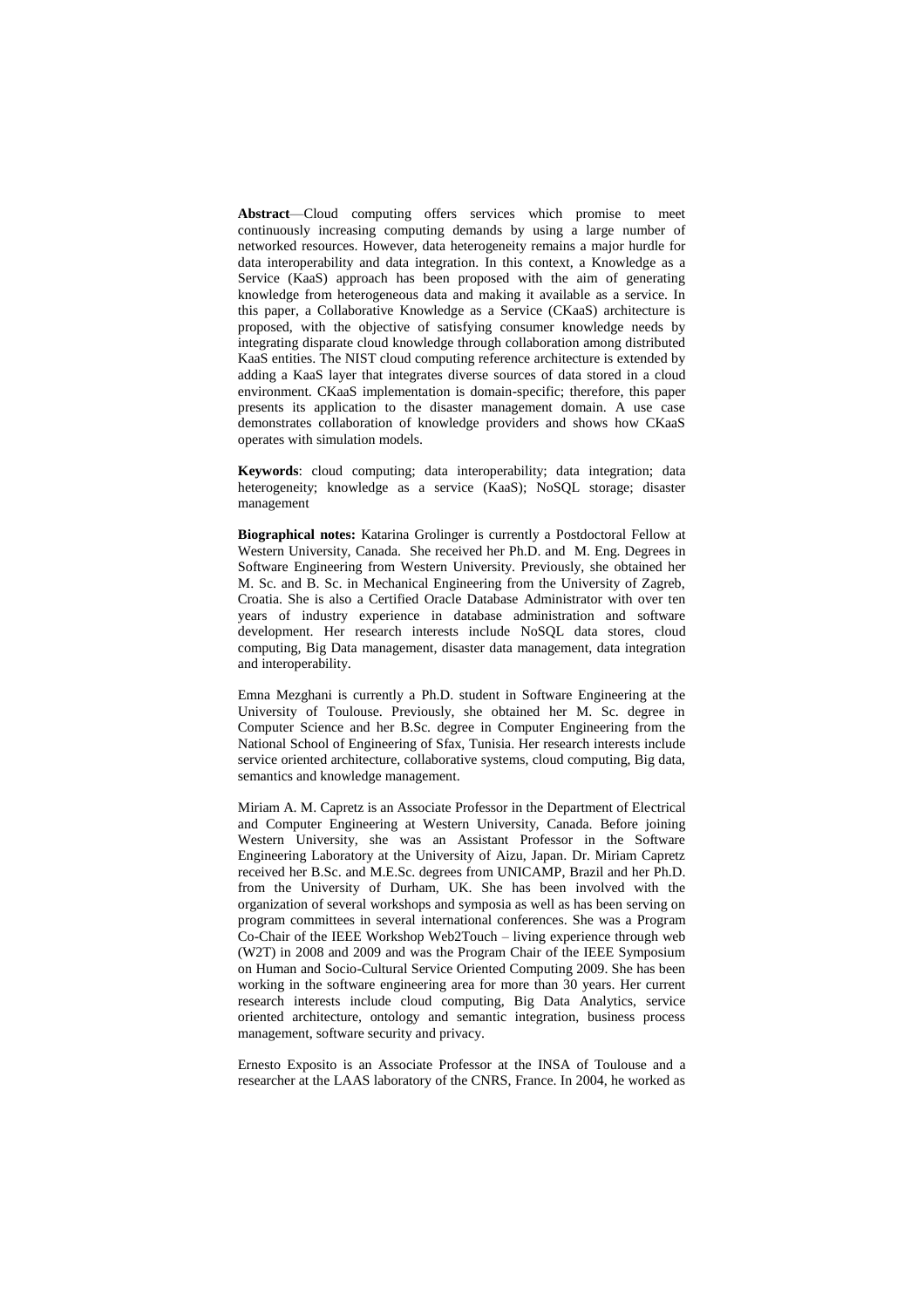researcher in the National ICT Australia Limited (NICTA) research center in Sydney, Australia. In 2003, he earned his Ph.D. in "Informatique et Télécommunications" from the Institut National Polytechnique de Toulouse, France. In 2010, he earned his "Habilitation à diriger des recherches" from the Institut National Polytechnique de Toulouse. He has served as chair and member of program committee of many international conferences. He has contributed in several European and French research projects and currently he is the coordinator at LAAS of the IMAGINE European project related to Dynamic Manufacturing Networks. His research interests include designing, modeling and developing service-oriented, component-based and ontologydriven autonomic transport, middleware and cloud communication services.

### **1 Introduction**

With the development of information and communication technologies (ICT), software and hardware capabilities have been evolving continuously, and therefore large quantities of heterogeneous data are being generated and stored. Due to the size, complexity, and diversity of these data, traditional computing systems are encountering challenges with handling, processing, storing, and analyzing them. Moreover, computing systems are facing ever-increasing and strict availability and scalability requirements.

In the domain of distributed and networked information systems, cloud computing promises to meet this demand by using large numbers of networked resources. The cloud computing approach is well known for providing on-demand computing services (Almorsy *et al.*, 2011). It aims to minimize user-perceived latency by providing advanced mechanisms for data storage, computation, and dynamic resource allocation according to real-time computation needs. Consequently, a large number of IT companies, including Amazon, Google, and Microsoft, are now providing cloud computing services. The [National Institute of Standards and Technology](http://www.nist.gov/) (NIST) has defined a generic cloud computing reference architecture (Liu *et al.*, 2011). From the service perspective, this reference model includes three layers: Infrastructure as a Service (IaaS), Platform as a Service (PaaS), and Software as a Service (SaaS). The IaaS layer contains the physical resources, such as servers, processors, and networks, on which the platforms will be deployed. The PaaS layer offers platforms for data storage, programming languages, and Web application servers. Finally, the SaaS layer handles software applications that directly access infrastructure resources or refer to the PaaS layer for their computing platform and for data access. Storing data in a cloud environment, more precisely in the PaaS layer, can provide the following benefits (Kossmann and Kraska, 2010):

- High availability. Within the cloud environment, data are automatically replicated, often across large geographic distances. If a local data centre fails, the system remains available because it can switch to another data centre.
- Scalability and elasticity. A cloud solution can adapt storage resources based on realtime needs and priorities. Data can be automatically redistributed to take advantage of heterogeneous servers.
- There is no need for a large initial investment. The system can start small and be expanded by adding heterogeneous nodes as needed.

Recent advances in cloud computing (Erl *et al.*, 2013), including big data (Gupta *et al.*, 2012), (Mohanty *et al.*, 2013), (Wigan and Clarke, 2013) and NoSQL (Sadalage and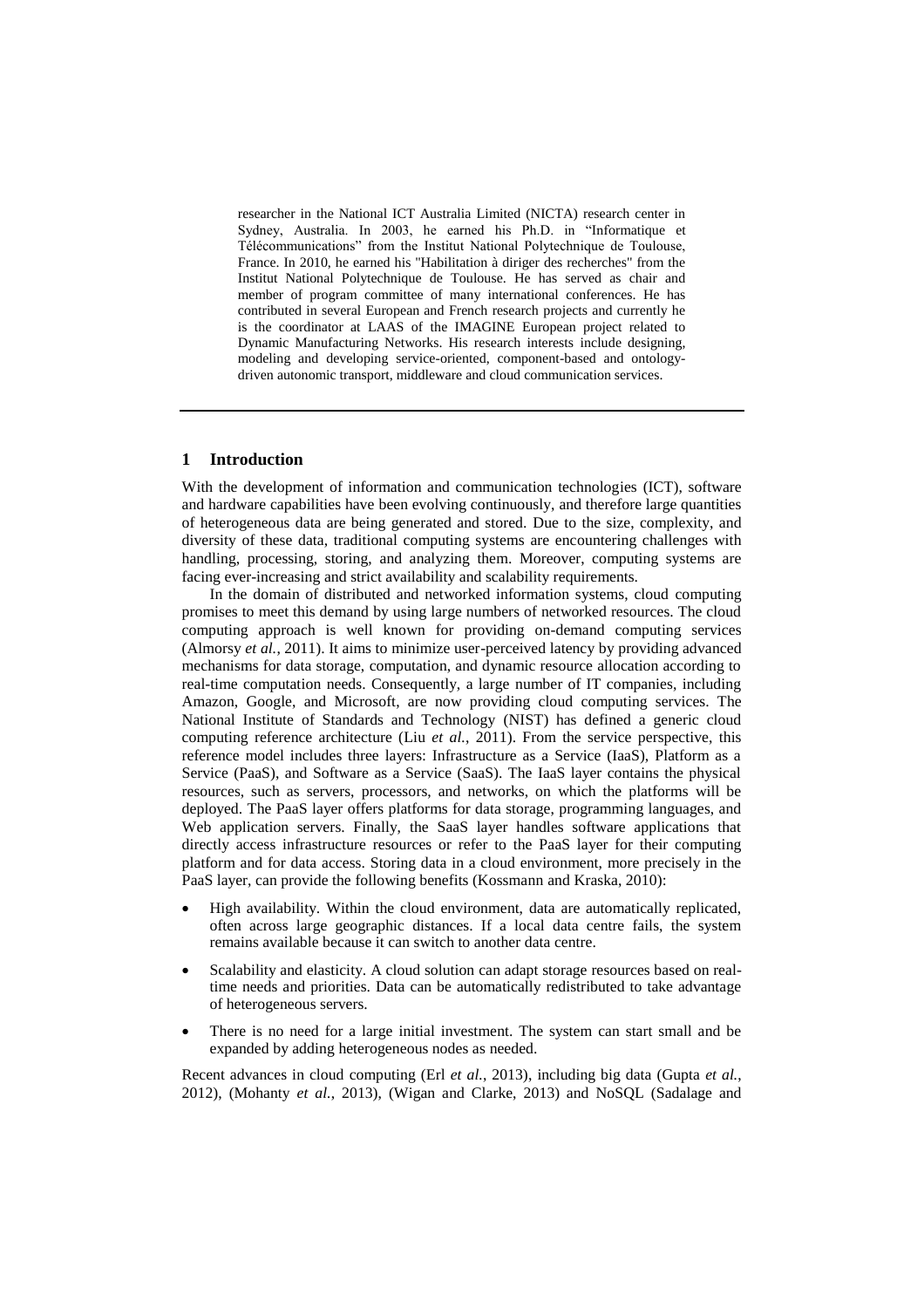Fowler 2013), (Stonebraker *et al.*, 2007), (Grolinger *et al.*, 2013a), (Brewer, 2012), (Hu and Qu, 2013) approaches, have been changing how data are captured, stored, and analyzed. They have been especially popular in Web applications (Sakr *et al.*, 2011), including Facebook, Twitter, and Google. NoSQL approaches (Hecht and Jablonski, 2011) are characterized by flexible data models, horizontal scalability, and excellent performance with simple read/write operations.

However, data heterogeneity remains a major hurdle for data integration, analysis, and decision-making. In this context, the Knowledge as a Service (KaaS) approach (Abdullah *et al.*, 2011) was proposed. KaaS provides a collection of lessons learned, best practices, and case studies that can help systems leverage knowledge from anywhere in a distributed computing environment. The main objective of KaaS is to generate knowledge from heterogeneous data located in a cloud environment and make it available as a knowledge service. In KaaS, knowledge is considered as an understanding of information based on its relevance to a problem area and is perceived as a precious resource essential for decision-making.

Consequently, this paper proposes Collaborative Knowledge as a Service (CKaaS), a generic architecture that integrates disparate cloud knowledge through collaboration among distributed KaaS entities with the goal of satisfying consumer knowledge needs. CKaaS has the following objectives:

- 1) storing large amounts of data from diverse sources,
- 2) supporting interoperability and integration, and
- 3) offering a scalable reconfigurable cloud solution for efficient resource consumption.

Based on the NIST reference architecture (Liu *et al.*, 2011), CKaaS is a distributed cloud architecture that offers collaboration capabilities and dynamic provisioning of resources. CKaaS delivers knowledge as a service while relying on semantic integration to facilitate search and interoperability. Storage of large amounts of heterogeneous data is achieved by using relational databases and NoSQL data stores in the cloud environment.

In this paper, the proposed CKaaS is applied to the disaster management domain. Disaster-related data are massive, heterogeneous and complex; they include response and mitigation plans, sensory information, simulation models exploring critical infrastructure behaviour, and disaster-related social media information. However, current data storage systems in disaster management are disparate and provide few if any integration capabilities. CKaaS represents a powerful collaborative system that enriches disaster knowledge management solutions by adding scalable storage and integration capabilities. Consequently, in the disaster management domain, CKaaS facilitates better decisionmaking by integrating distributed disaster-related information and providing knowledge as a service.

The remainder of the paper is organized as follows. In Section 2, the proposed CKaaS is portrayed, and its application in the disaster management domain is detailed in Section 3. A case study is described in Section 4, while Section 5 reviews work related to Knowledge as a Service and presents approaches to data and information management in the disaster management domain. Section 6 identifies CKaaS limitations, challenges, and opportunities, and conclusions and future work are presented in Section 7.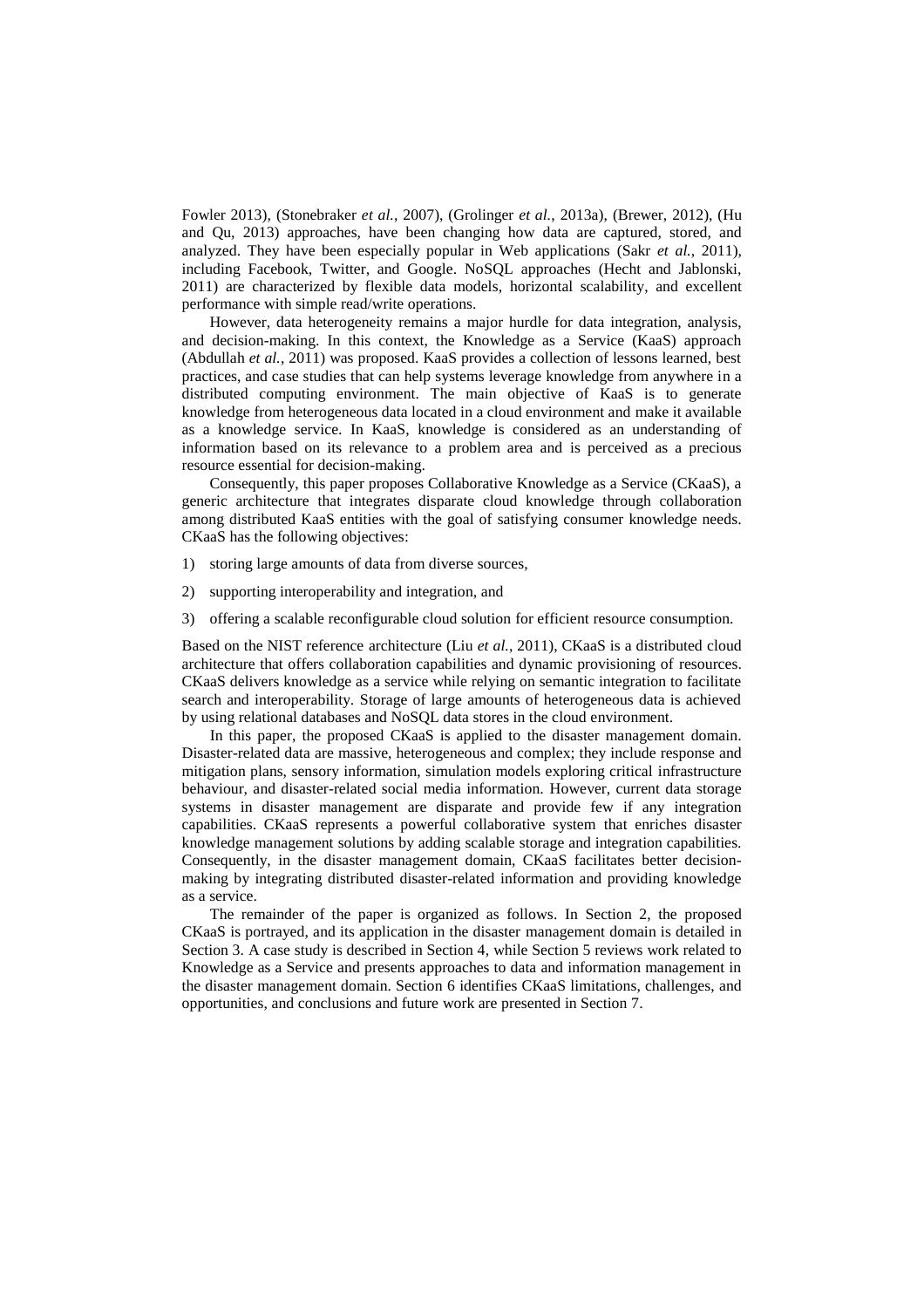#### **2 CKaaS architecture**

This section proposes CKaaS, a generic architecture based on the NIST<sup>1</sup> reference model for knowledge integration through collaboration among distributed KaaS entities.

Cloud computing is well known for its ability to deliver highly scalable distributed computing platforms in which computational resources are offered as a service (Almorsy *et al.*, 2011). The CKaaS architecture has been designed on the basis of the NIST cloud computing reference architecture, which represents a generic cloud computing model (Liu et al., 2011). Other reference architectures, such as those proposed by IBM<sup>2</sup> and  $CISCO<sup>3</sup>$ , have enhanced the NIST model by proposing specializations in specific areas such as business and communication networks.

The proposed CKaaS architecture is illustrated in Figure 1. It is based on the NIST reference model with the intention of providing a collaborative cloud-based knowledge management solution. CKaaS incorporates KaaS as a new sub-layer on top of the standard PaaS layer of each *Cloud Provider* and enriches the basic *Cloud Broker* by adding the *KaaS Broker*. It was decided to locate KaaS on top of the PaaS layer because it offers a knowledge integration service by taking full advantage of the available PaaSlevel resources and services. Likewise, by means of the PaaS, the KaaS layer is able to use virtual and physical network resources available in the IaaS layer to integrate distributed and collaborative knowledge sources.

The main purpose of this distributed cloud architecture is to facilitate collaboration among various KaaS *Cloud Providers* and to address the knowledge-incompleteness limitation that can be encountered with isolated *Cloud Providers*. The architecture is domain-independent, although its implementation is intended to be domain-dependent because it relies on ontologies in a specific knowledge domain. A domain-specific implementation of CKaaS is an instantiation of this distributed cloud architecture in which several *Cloud Providers* contain complementary domain-dependent knowledge. *Cloud Consumers* will be able to retrieve this knowledge by accessing one specific *Cloud Provider* directly or several cloud providers indirectly through the *Cloud Broker*.

The main advantages of this distributed cloud architecture in the CKaaS solution are:

- First, by interconnecting several KaaS entities, the platform can facilitate collaboration and orchestrate disparate knowledge sources (from various KaaS providers) through the intermediation service deployed by the broker.
- Second, KaaS services can be efficiently managed by the distributed cloud architecture to provide adequate QoS levels from two perspectives: intra-cloud and inter-cloud. Management strategies include continuous monitoring and dynamic configuration (provisioning/re-provisioning) of the resources and services offered by one or several *Cloud Providers*.

The CKaaS architecture, as shown in Figure 1, defines three actors: *Cloud Consumer*, *Cloud Broker*, and *Cloud Provider*.

 $\overline{a}$ 

<sup>1</sup> NIST: National Institute of Standards and Technology

<sup>2</sup> IBM Cloud Computing Reference Architecture

https://www.opengroup.org/cloudcomputing/uploads/40/23840/CCRA.IBMSubmission.02282011.doc

<sup>3</sup> CISCO Cloud Reference Architecture Framework

http://www.cisco.com/en/US/solutions/collateral/ns340/ns517/ns224/ns836/ns976/white\_paper\_c11-617239.html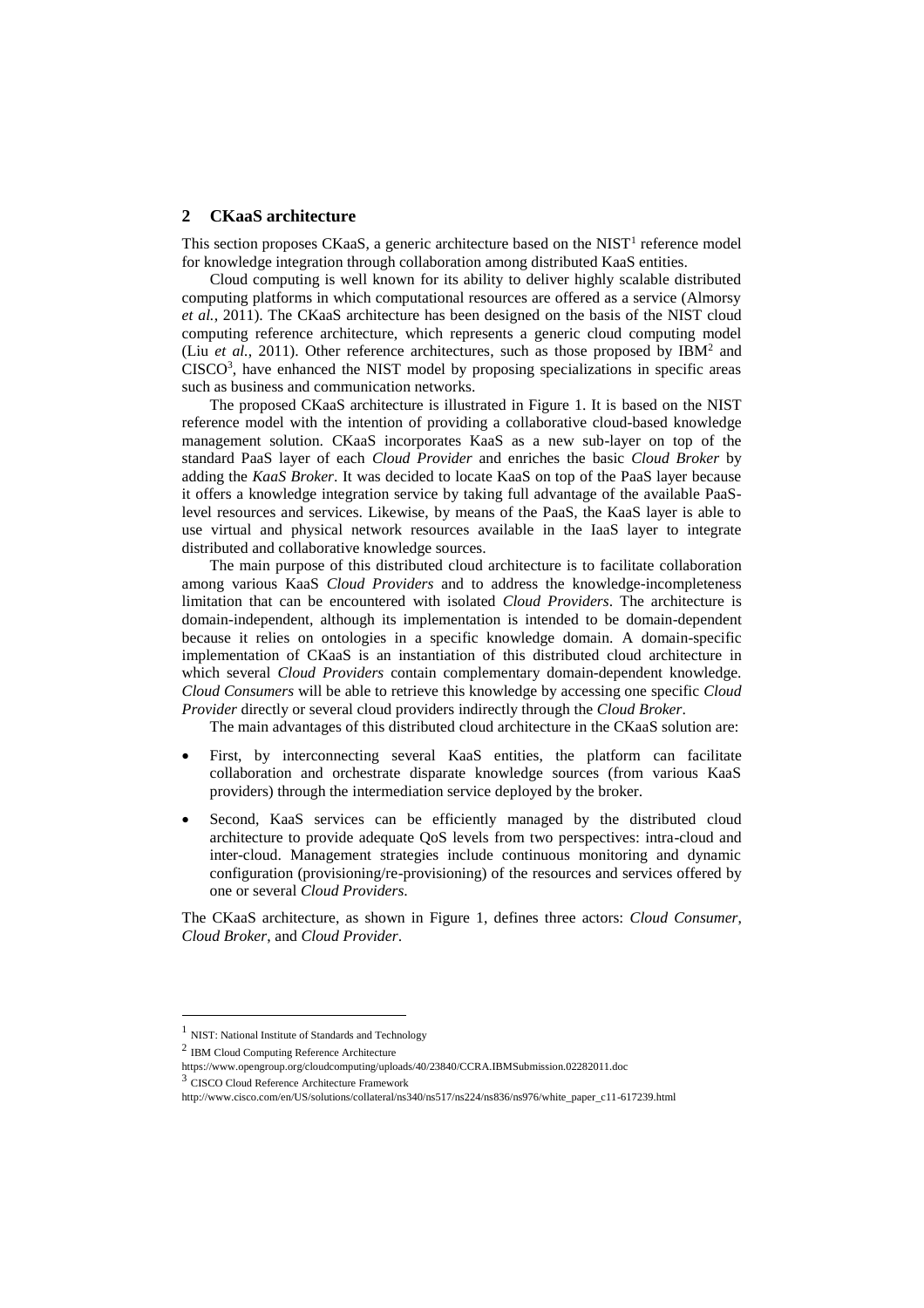

**Figure 1.** CKaaS architecture.

## *2.1 Cloud Consumer*

In CKaaS, a *Cloud Consumer* is any entity that establishes and maintains a knowledgebased business process and consumes services offered by the KaaS *Cloud Provider* under specific service level agreements (SLA). These entities may represent human actors, such as end users or administrators, or logical resources such as software applications. As presented in Figure 1, *Cloud Consumers* can consume knowledge services directly from one *Cloud Provider* or indirectly through the *Cloud Broker*.

## *2.2 Cloud Broker*

In the CKaaS solution, the *Cloud Broker* represents a mediator between the *Cloud Consumers* and the KaaS services of various *Cloud Providers*. This mediation is achieved by the *Cloud Broker* based on its interpretation and adaptation of the *Cloud Consumer's* requests to provide efficient access to the appropriate KaaS *Cloud Providers*. The *KaaS Broker*, which is part of the *Cloud Broker*, can also provide a knowledge-based cache that is built from previous requests/responses to improve the *Cloud Consumer's* quality of experience. At the time of the first request, this cache is empty and cannot respond to users' requests, but it dynamically learns from subsequent requests. Consequently, for new requests, the *KaaS Broker* refers to this cache to verify whether it can directly respond to these requests without forwarding the requests to the KaaS *Cloud Providers*. The *KaaS Broker* cache implements adequate maintenance strategies (i.e., well-known cache-design pattern strategies) to guarantee the temporal validity of the cached knowledge.

Basically, the broker is implemented based on three fundamental services: *service intermediation*, *service aggregation*, and *service arbitrage*. These services implement advanced policies to integrate distributed knowledge by enabling collaboration between disparate KaaS *Cloud Providers*. *Service intermediation* facilitates communication between *Cloud Consumers* and KaaS *Cloud Providers*. It enhances the *Cloud Broker* with an advanced API that adapts requests according to the appropriate provider characteristics (communication protocol, message format, data model, etc.) by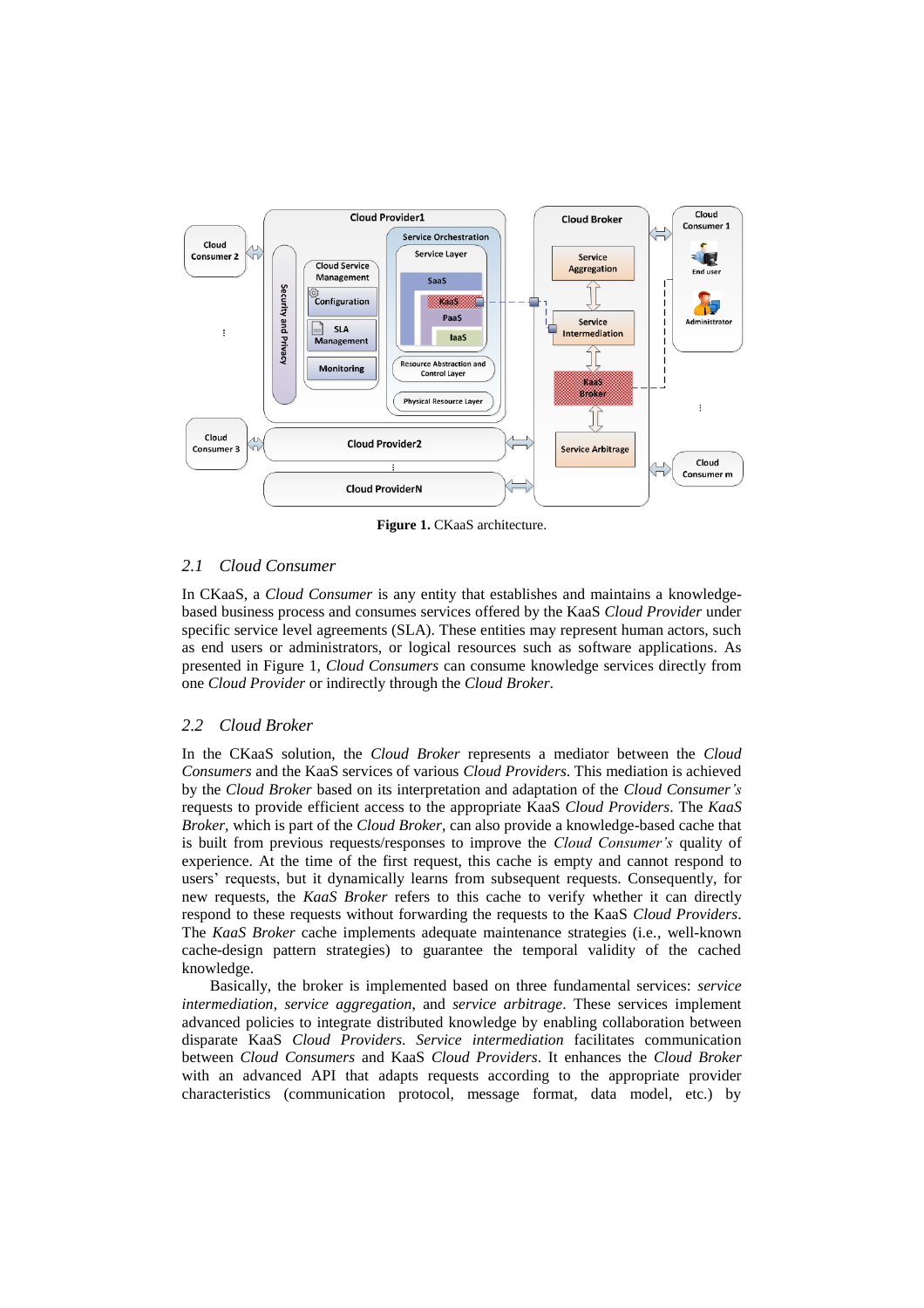dynamically creating equivalent requests (e.g., SPARQL-based requests). If the requirement is not satisfied in the *KaaS Broker*, the service intermediation facility can replicate the adapted requests in parallel to all *Cloud Providers* to locate the appropriate KaaS source(s) which can provide the response. Two policies can be followed when implementing the service intermediation facility:

- Once the service intermediation facility receives a response, it cancels the incoming responses from the other KaaS *Cloud Providers*.
- The service intermediation facility waits for all responses and delegates them to the *service aggregation* facility, which combines the multiple responses into a final and integrated response.

Within these two policies, the *KaaS Broker* is dynamically learning about *Cloud Provider*  performance and knowledge services based on the returned responses. The learned knowledge is stored in the cache.

The broker also implements the *service arbitrage* capability, which is the most advanced and intelligent service because it is based on learning strategies which enable the *KaaS Broker* to construct an overall view of the KaaS *Cloud Providers* and the performance of each. Based on this view, the *KaaS Broker* will be able to select the best KaaS *Cloud Provider* for future requests based on the *Cloud Consumer's* requests and QoS requirements.

#### *2.3 Cloud Provider*

Each *Cloud Provider* offers adequate facilities to guarantee service provisioning in a secure way. As previously described, in CKaaS, the service layer of the *Cloud Provider*  has been extended by adding a KaaS sub-layer on top of the PaaS layer. The KaaS layer will use the services provided by the PaaS to access the required virtual or physical resources such as servers, processors, or networks that are offered as services and allocated accordingly by the IaaS layer. The PaaS layer contains platform services related to data storage, programming language, and integration solutions. Based on this general platform service, the KaaS layer will be able to transform the data stored within the PaaS into knowledge and offer them as services.

One important non-functional aspect that has been considered in the KaaS design is performance management when delivering knowledge services. This functionality is provided by the *Cloud Service Management* component as defined in the NIST architecture, which includes well-adapted components and strategies. In the proposed distributed cloud architecture, these components guarantee efficient delivery of knowledge services. *Cloud Service Management* provides three basic functionalities:

- Monitoring. It supervises and observes execution of cloud services and their impacts on resource consumption (e.g., CPU and memory usage).
- SLA management. This includes SLA and key performance indicator (KPI) monitoring and evaluation based on SLA contracts.
- Configuration. Based on monitoring and SLA evaluation, adequate reconfiguration strategies will be enforced to improve service performance by adjusting resource allocation or dynamically deploying new resources to satisfy increasing demands.

Security and privacy are outside the scope of this work; however, they are included in the CKaaS architecture presented in Figure 1 to underline their importance.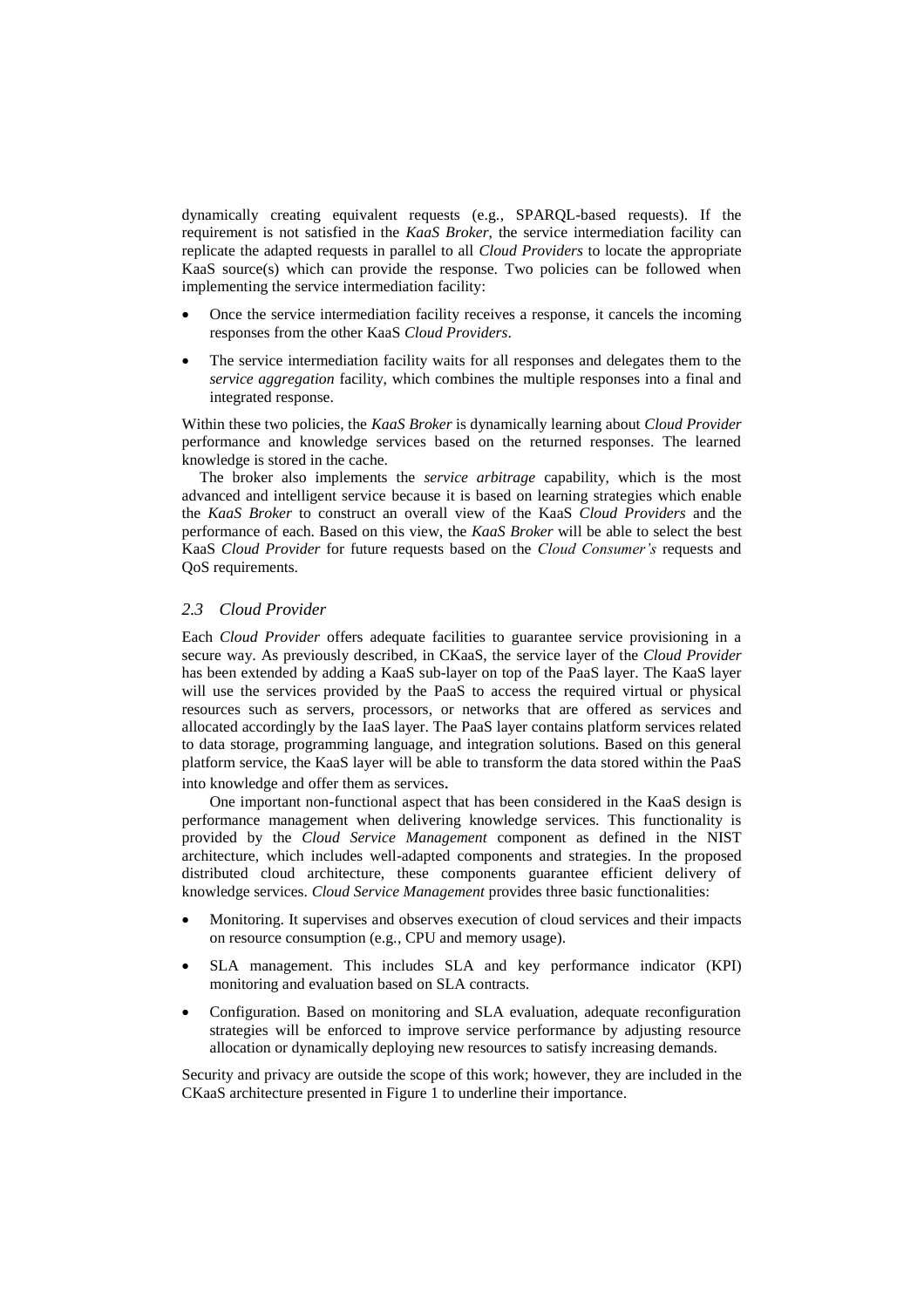Based on the generic CKaaS architecture presented in this section, the next section will describe how this solution has been adapted to the disaster management domain. More precisely, the KaaS *Cloud Provider* and *KaaS Broker* architecture will be described.

#### **3 CKaaS applied to the disaster management domain**

The key element of the proposed Collaborative KaaS architecture is the KaaS added to the NIST cloud provider's service layer. Therefore, the *Cloud Provider* service layer as introduced in Figure 1 is further described in this section. Moreover, KaaS is detailed because it is the basis for providing knowledge to consumers and the core entity responsible for offering a collaborative cloud-based knowledge management solution.

KaaS internals are application-dependent; in this section, a Collaborative KaaS application in the disaster management domain is presented. The choice of the disaster management domain is motivated by a number of reasons, including the importance of knowledge in disaster decision-making, the potential to reduce the impact of disasters on human lives and property, the distributed nature of disaster-related knowledge, and the authors' previous experience with disaster data management. The heterogeneity of the data involved in disaster-related activities and its distributed nature are the main challenges in providing a comprehensive knowledge-management solution that could be used by various stakeholders in diverse disaster situations.

Figure 2 illustrates a *Cloud Provider* service layer in the disaster management domain. The four layers, IaaS, PaaS, SaaS, and KaaS, are included, with the elements belonging to each layer. IaaS is unchanged from the NIST layer and includes physical computing resources such as computers, storage, and networks. The PaaS layer consists of the NIST PaaS layer and the added KaaS. The traditional NIST layer provides a platform and includes entities such as operating systems, programming languages, Web frameworks, and databases. In Figure 2, the database element is further detailed to show that in the disaster management domain, the cloud storage can include both relational databases and non-relational, so-called NoSQL data stores (Sakr, 2013), including document, column, and graph stores. The second part of the PaaS layer is the KaaS layer which was added within PaaS, but on top of the traditional PaaS components. The KaaS layer uses the disaster cloud data management (Disaster-CDM) approach proposed by Grolinger *et al.* (2013b). Finally, the SaaS layer provides access to software and databases, and in the disaster management domain, contains services such as simple data access, administration, analytics, and model checking. The SaaS layer can access both the PaaS and KaaS layers according to application requirements.

The remainder of this section provides details of the KaaS service layer. The services provided by the KaaS can be classified as knowledge acquisition and knowledge delivery services, as shown in Figure 2. Knowledge acquisition is responsible for acquiring knowledge from diverse sources, processing it to add structure to unstructured or semistructured data, and storing it in databases. The second part, knowledge delivery services, is responsible for integrating information from different data stores and delivering knowledge to consumers. It was decided to extract and store the knowledge because the time required for queries and information integration would be incompatible with the requirements of emergency response. This would enable shorter response time to queries than performing processing "on the fly".

The following two subsections describe the two main parts of the KaaS *Cloud Provider*: knowledge acquisition and knowledge delivery.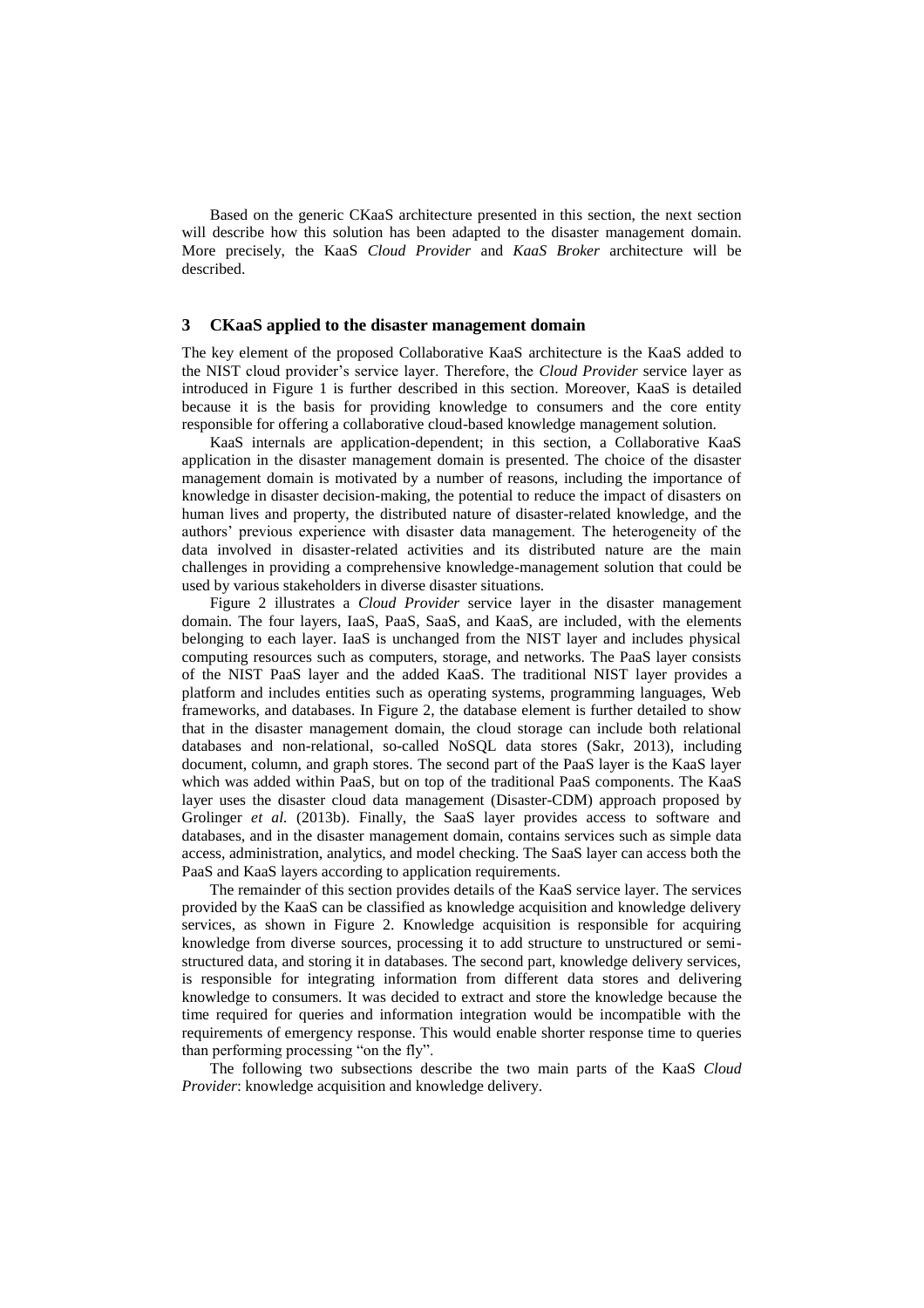

**Figure 2:** *Cloud Provider* Service Layer

#### *3.1 Knowledge acquisition*

The knowledge acquisition function obtains data from heterogeneous data sources, processes them to extract knowledge, and stores them in the cloud environment.

#### 3.1.1 *Heterogeneous data sources*

A few examples of information related to disasters are disaster plans, incident reports, situation reports, social media, and simulation models, including infrastructure and health-care simulation. As for representation formats, examples include MS Word, PDF, XML, a variety of image formats (jpeg, png, tiff), and simulation package-specific model formats. Data representation is important because it determines the methods that can be used to add structure to unstructured or semi-structured data.

From the authors' experience working with local disaster-management agencies, the majority of information is stored in unformatted documents, primarily PDF and MS Word files. This agrees with the work of Hristidis *et al.* (2010), who reported that most information is in PDF and MS Word files.

#### 3.1.2 *Knowledge extractor*

Because the input data are so diverse, the knowledge they contain cannot be extracted using a single approach. Therefore, processing is driven by the input data and by *data processing rules*, as illustrated in Figure 2. *Data processing rules* specify what processes are to be applied to which input data and in which order. For example, an incident report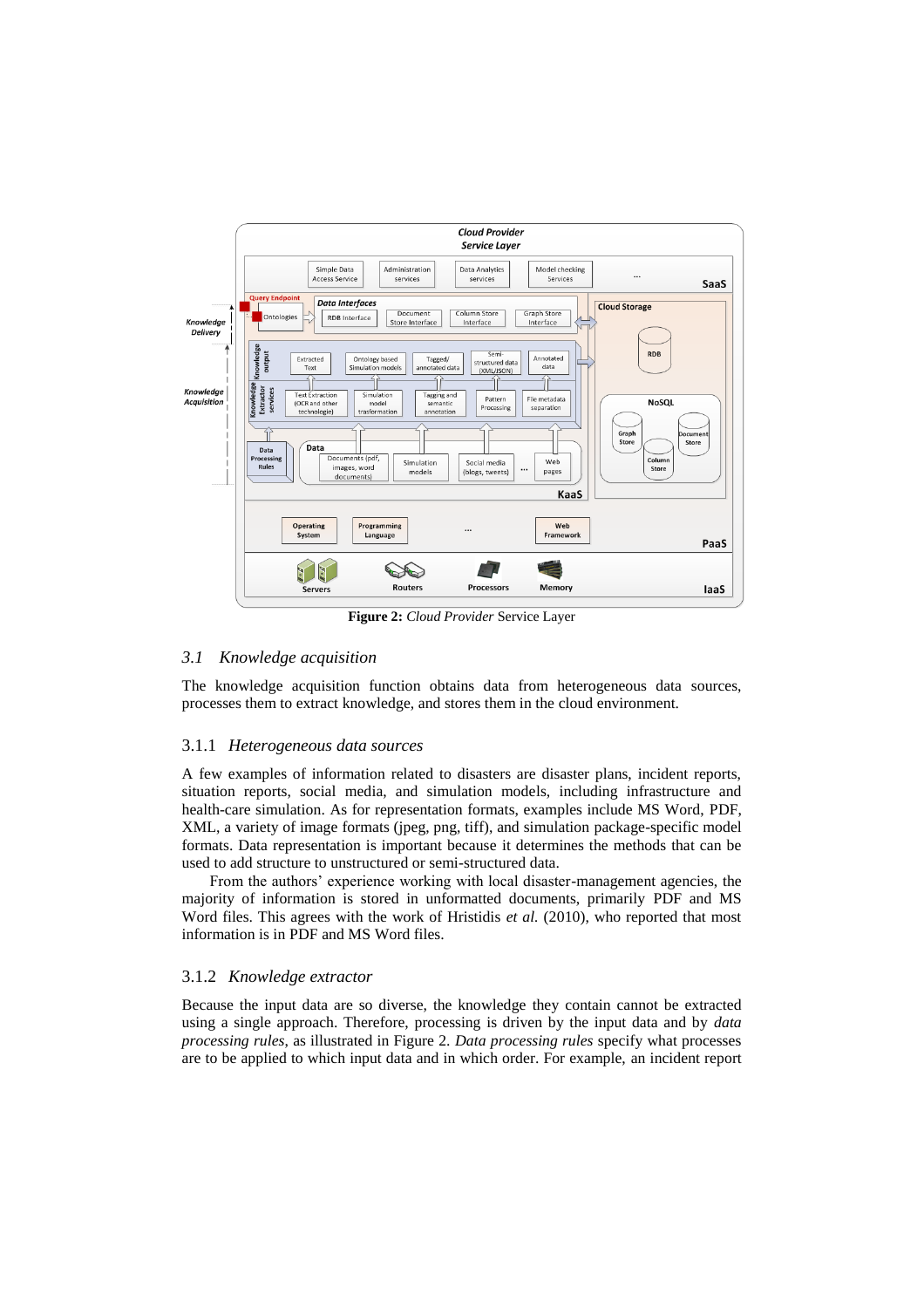stored in a PDF file format must go through *file metadata separation*, *text extraction*, and *pattern processing.*

The main processes with their associated outputs are included in Figure 2:

- **Text Extraction from Images** recognizes and separates the text in an image (Sumathi *et al.*, 2012). This step prepares images and PDF files for other processing steps such as tagging. Text extraction is especially important in the case of diagrams such as flowcharts or event-driven process chains because these documents contain large amounts of text that can be used for tagging.
- **File Metadata Separation** makes use of file and directory attributes, including file name, creation date, last modified date, owner, and access permissions. For example, the creation date and last modified date can assist in distinguishing newer and potentially more relevant information from older and possibly outdated information.
- **Pattern Processing** makes use of existing patterns within documents to extract the desired structure. Hristidis *et al.* (2010) observed that most of the available information is stored in unstructured documents, but that "typically the same organization follows a similar format for all its reports" (Hristidis *et al.*, 2010). Therefore, it is feasible to use patterns for information extraction.
- **Simulation Model Transformation** is the process of converting simulation models into a representation which enables model queries and integration with other disaster-related data. Simulation is considered especially important for this study because it involves various domains which are crucial to disaster management. To extract as much knowledge as possible from simulation model files, an ontologybased representation of simulation models has been developed (Grolinger *et al.*, 2012). Unlike text-processing approaches, an ontology-based representation makes it possible to 1) address simulator-specific terminology, 2) remain schema-independent because ontologies do not have predefined schemata, and 3) focus on entities and their relations.
- **Tagging and semantic annotation.** Tagging is the process of attaching keywords or terms to a piece of information with the objective of assisting in classification, identification, or search (Wang *et al.*, 2012). Semantic annotations additionally specify how entities are related. In disaster-management data tagging, both manual and automated tagging are needed. Automated tagging applies various natural language processing (NLP) and soft computing techniques to add tags automatically to pieces of information.

The processes presented above are common processes for addressing file-style data; nevertheless, CKaaS can be easily expanded to include new data processes.

#### 3.1.3 *Storage in the cloud environment*

Relational databases (RDBs) are traditional data storage systems designed for structured data. They have been used for decades due to their reliability, consistency, and query capabilities through SQL. However, they do not gracefully meet mass data needs. In other words, RDBs exhibit horizontal scalability challenges, big data inefficiencies, and limited availability (Han *et al.*, 2011).

In this context, the next generation of databases, namely NoSQL data stores, have been designed for a distributed environment (Kossmann and Kraska, 2010). They are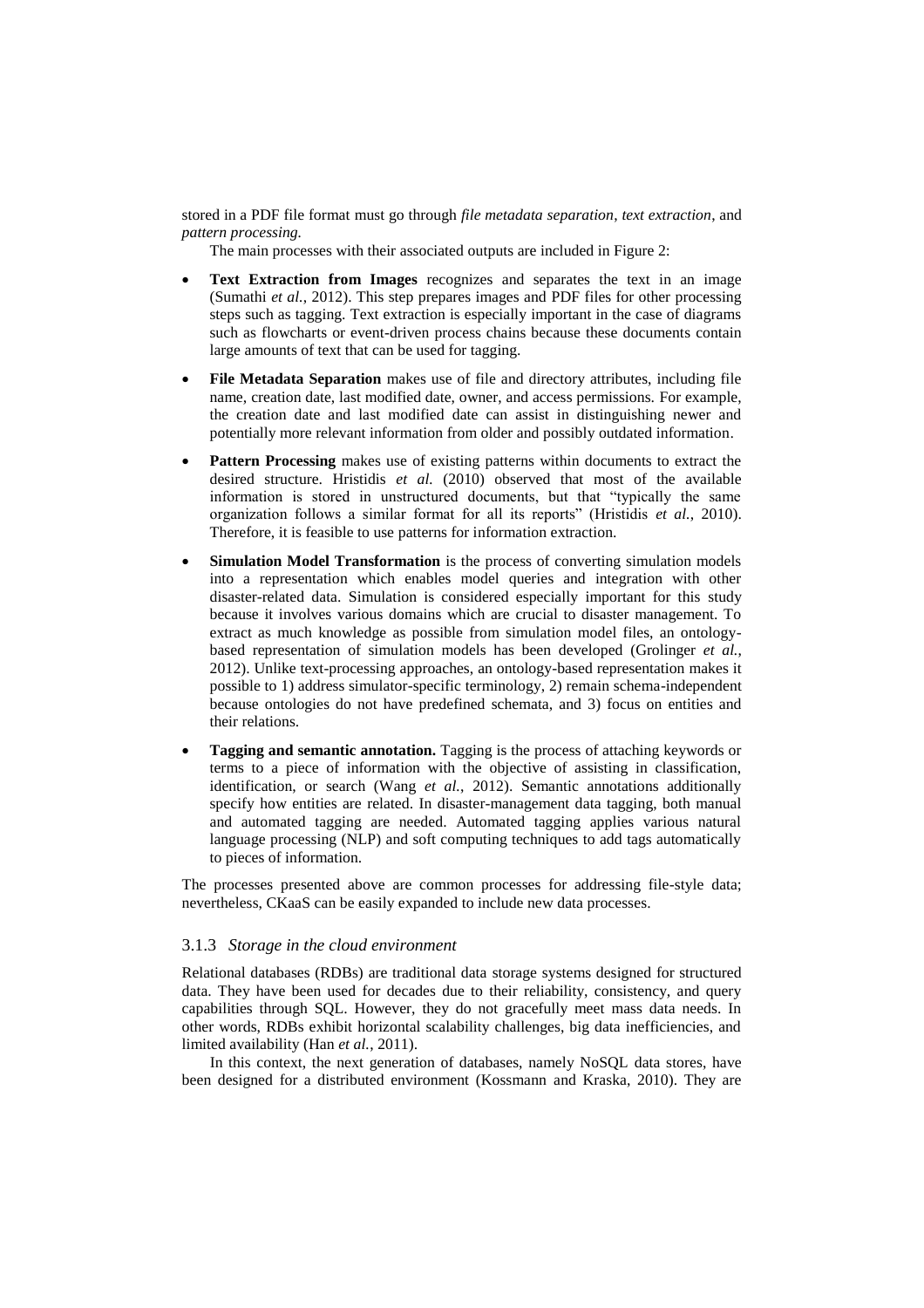mainly dedicated to projects that are distributed, that involve large amounts of data, or that must scale. In the case of simple operations, NoSQL data stores improve performance relative to traditional RDBs. Consequently, as illustrated in Figure 2, the CKaaS storage solution incorporates NoSQL data stores. The work of Grolinger *et al.* (2013b) provides details of database use in the context of a Disaster-CDM approach, which is used in this study.

### *3.2 Knowledge delivery*

The consumer and the *KaaS Broker* can access the KaaS *Cloud Provider's* service directly through query endpoints or by means of the SaaS layer which offers the services to reply to knowledge requests. As presented in Figure 2, knowledge consumption is mainly achieved through:

- *Ontologies*: These provide an overall view of the local ontologies representing each database independently of its category. Ontologies represent a mapping between heterogeneous sources, which is needed to unify query capabilities. A query endpoint is provided to access the KaaS *Cloud Provider* and enable direct querying of underlying data. This makes KaaS consumers unaware of the storage architecture and provides a unified view of the data. Specifically, the SPARQL endpoint is used here, but other kind of endpoints can be integrated as well.
- *Data interfaces:* After querying the ontology, it is necessary to access the data. Data interfaces enable translation of the generic query into a specific language that corresponds to the underlying database system. Thus, data stored in heterogeneous sources can be accessed, analyzed, and administered.

## **4 Case study**

This section presents the ability of CKaaS to manage heterogeneity and semantics in both *inter-cloud* and *intra-cloud* environments. Section 4.1 demonstrates the behaviour of the CKaaS in an inter-cloud environment and shows collaboration of the distributed KaaS *Cloud Providers*. Section 4.2 illustrates CKaaS in an intra-cloud environment; it shows how a KaaS *Cloud Provider* operates with domain-specific simulation models.

#### *4.1 CKaaS in inter-cloud management: CKaaS collaborative behaviour*

Collaboration of knowledge providers in the disaster management domain is essential for successful decision-making; without this collaboration, knowledge provided to consumers might be incomplete. In a classic cloud architecture, the *Cloud Consumer* is connected to a single *Cloud Provider* to benefit from the services offered. If that *Cloud Provider* cannot satisfy the request, no answer is delivered. As a result, the *Cloud Consumer* cannot make informed decisions.

Collaboration between different KaaS *Cloud Providers* (*inter-cloud* management) remains necessary to satisfy *Cloud Consumer* requirements by integrating service providers' knowledge. CKaaS enables this through the *Cloud Broker*. As presented in Figure 3, the *Cloud Consumer* sends its request to the *KaaS Broker*. The *KaaS Broker* refers first to the knowledge-based cache; if it can find the answer to the request there, it sends the response back to the consumer. However, if the knowledge is not found, or in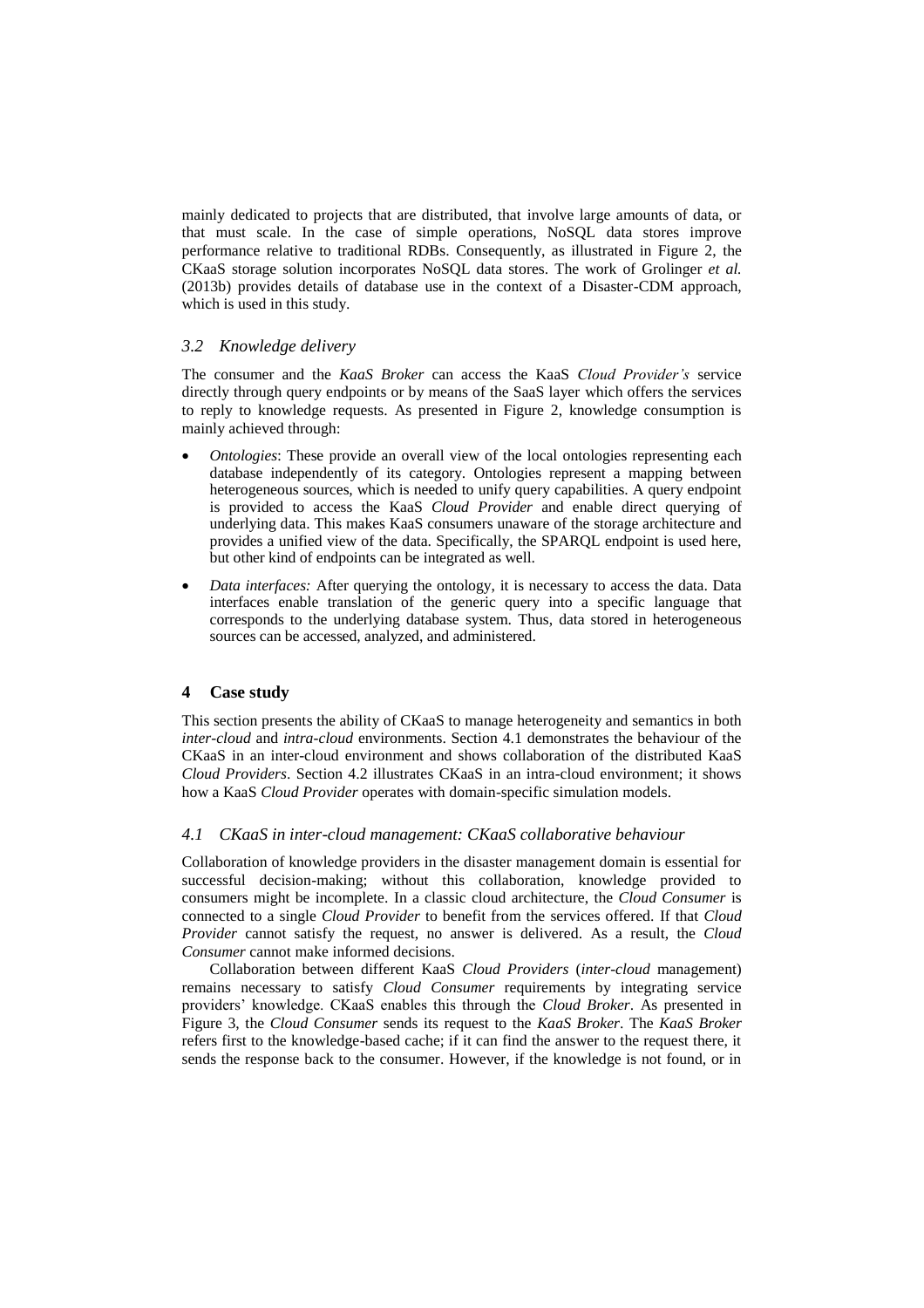other words, if the cache cannot satisfy the request, advanced services are activated which enforce collaboration between several KaaS *Cloud Providers*.

The first service activated is *service intermediation.* In this example, it is assumed that the request is complex. Therefore, service intermediation interprets this request and decomposes it into a sequence of requests. For the requests that cannot be satisfied by the *KaaS Broker*, service intermediation adapts them accordingly to the *Cloud Providers'* API characteristics and replicates them to the KaaS *Cloud Providers* to obtain all their responses. To provide a complete response, it waits for all *Cloud Provider* responses. After gathering all responses, service aggregation combines them and provides the *KaaS Broker* with the new response (knowledge service learning). Finally, the *KaaS Broker*  provides the *Cloud Consumer* with the right response.

CKaaS collaboration is illustrated with a simple scenario in the Emergency Response and Crisis Management System that contains two KaaS *Cloud Providers* and a *Cloud Consumer*. The first KaaS provider knows about critical infrastructures, including gas distribution; specifically, its knowledge is in simulation models which describe different infrastructures and have been used to explore the behaviours of real-life infrastructures. The second KaaS provider offers best practices and recommendations about gas-related disaster management decisions. The *Cloud Consumer* represents the supervisor who manages the gas infrastructure and makes decisions about the operation of the gas infrastructure.

If a fire is threatening the lines supplying gas to a particular area, the supervisor (*Cloud Consumer*) sends a request to the *Cloud Broker* to make the right decision about turning off the gas. This decision will be based on collaboration between the two KaaS *Cloud Providers* as follows: the first KaaS provider will find, using the simulation models, the elements that are supplied with gas, while the second KaaS will recommend to the supervisor how to deal with this situation and what actions are required (e.g., turning off the gas in the region where the supplied elements are detected).

The next section provides a detailed description of the KaaS *Cloud Provider* and illustrates how the KaaS *Cloud Provider* operates in an *intra-cloud* environment. Specifically, the example uses simulation models to determine which entities would be impacted by a gas shortage.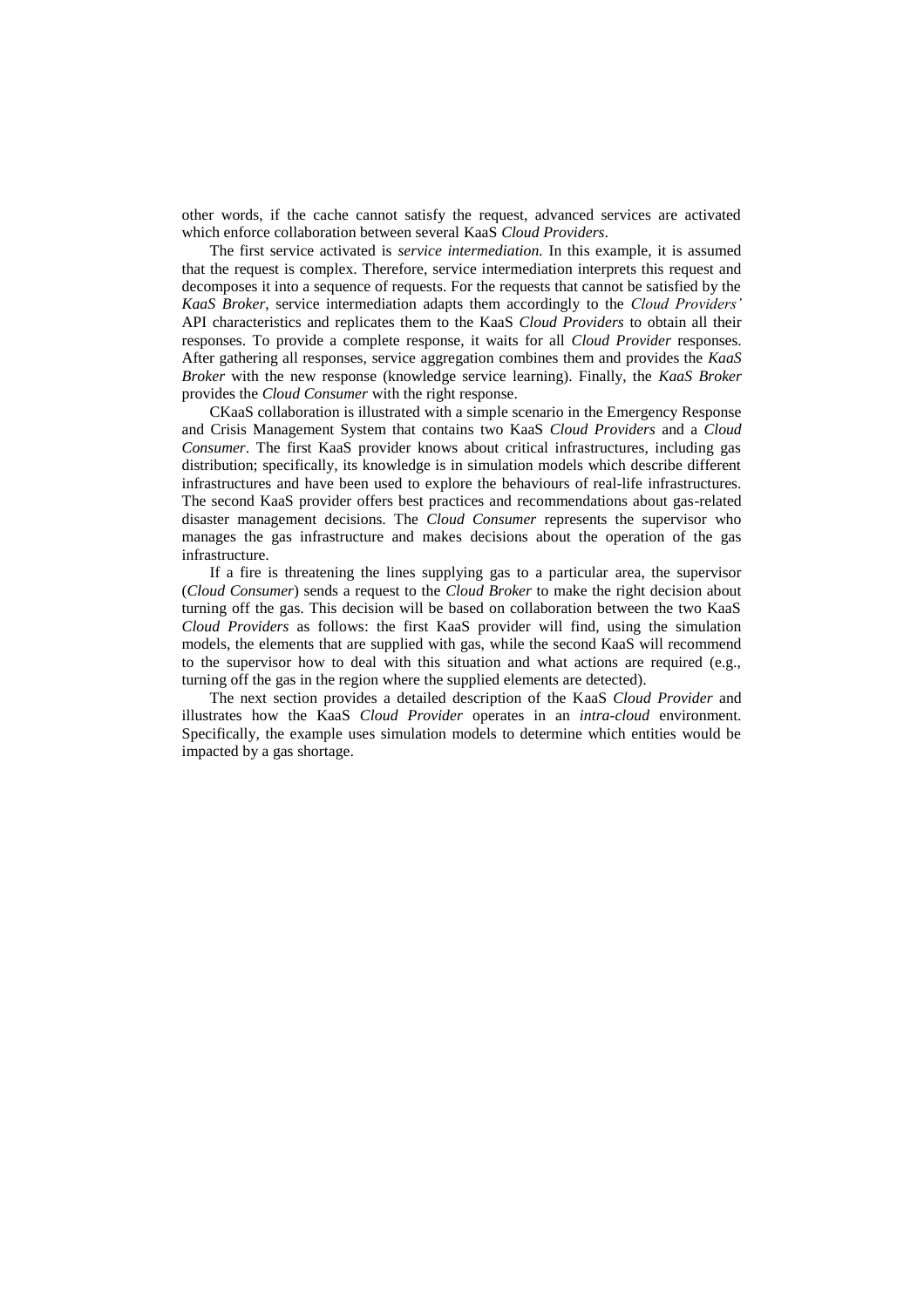

**Figure 3**: CKaaS behaviour in an inter-cloud environment.

## *4.2 CKaaS in intra-cloud management: KaaS disaster cloud provider*

Intra-cloud KaaS operations are illustrated here using a simulation model example. Because simulation models represent abstractions of real-world systems, they contain information about interconnections and dependencies among entities. In the described crisis scenario, the consumer needs to know which entities will be affected if the gas supply is turned off. The simulation models contain connections among entities and therefore can be used to provide the needed information.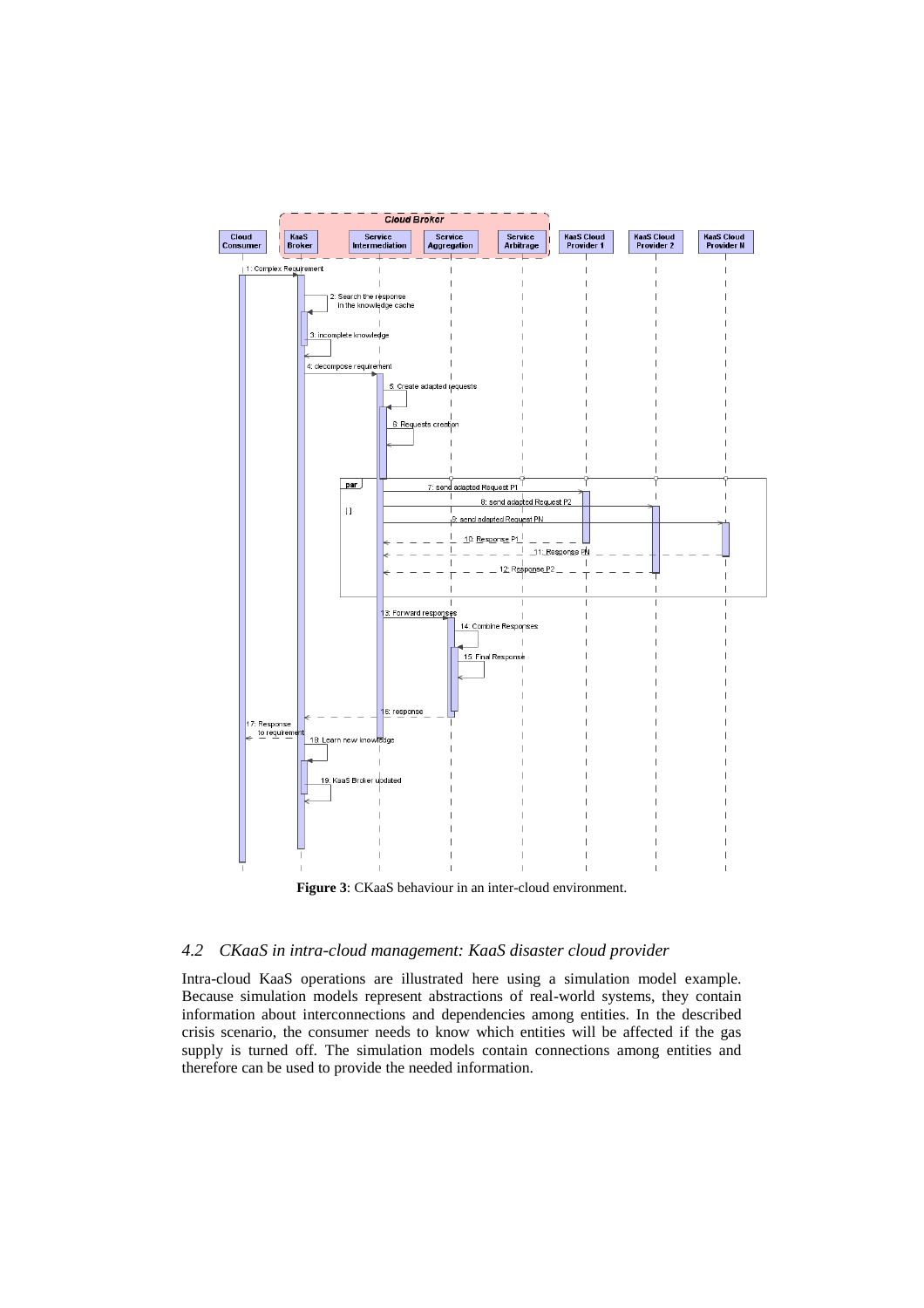Specifically, the I2Sim (Rahman *et al.*, 2008) model, which was developed for the investigation of infrastructure interdependencies, is used here. I2Sim is an interdependency simulator built upon MATLAB's Simulink engine. Simulink provides block libraries which can be customized to conform to a specific simulation domain. Complex models are managed by dividing models into hierarchies of sub-models. Accordingly, I2Sim builds upon Simulink by customizing Simulink blocks and providing entities specific to infrastructure interdependency simulation.

The I2Sim simulator model used in this case study was developed to investigate infrastructure interdependencies in an incident on the Western University campus. The model involves a number of infrastructures, including electricity, water, gas, and steam distribution. It is complex and consists of several levels of hierarchy. These hierarchy levels hide complexity and aid in model creation and management; however, they pose a challenge for model querying. Storing ontology-based representations of simulation models in a database provides querying abilities. The simulation models are first processed to convert them into ontology-based models; then they are saved in a database.

#### 4.2.1 *Simulation knowledge extractor*

As described in Section 3.1.2, simulation models are processed by transforming each simulator-specific proprietary model to its corresponding ontology-based model. In the case of I2Sim, the simulator model is stored in a Simulink-style .mdl file. The transformation of this .mdl file to an ontology-based model has been described in the work of Grolinger *et al.* (2012). In this case study, OWL (W3C OWL, 2009) was used as ontology language because it is the W3C-recommended ontology language. The simulation model used in this case study was transformed to an ontology-based model with 679 instances and 6575 property assertions.

## 4.2.2 *Storing simulation knowledge*

The KaaS disaster *Cloud Provider* is designed to enable the choice of a storage solution that corresponds to data requirements in terms of data structure as well as access patterns.

After the simulation models have been transformed into ontology-based models, they are represented in OWL, which is characterized by a formal semantic and an abstract ontology structure that can be perceived as a graph. Graph databases use graph structures with nodes, edges, and properties to represent and store data. They are optimized for efficient management and storage of graph-like data. Consequently, because ontologies can be perceived as graphs, it is apparent that graph databases are a good choice for storing ontologies as well as ontology-based simulation models. Another characteristic that makes a graph database a good choice is its query capabilities. Graph database implementations typically offer query capabilities using specialized graph query languages. Specifically, this case study uses the Neo4j graph database (Neo4j, 2013). Neo4j can be queried using Cypher, a proprietary graph query language developed by Neo4j; using Gremlin, a graph traversal language; or even using the RDF query language, SPARQL.

The processing stage creates ontology-based representations of simulation models in the OWL language. Next, these ontologies are loaded into Neo4j. Because Neo4j is a graph database and OWL ontologies are forms of graphs, loading ontologies into the database proved to be straightforward. Loading the present use case model into a database resulted in a graph with 2533 vertices and 9724 edges.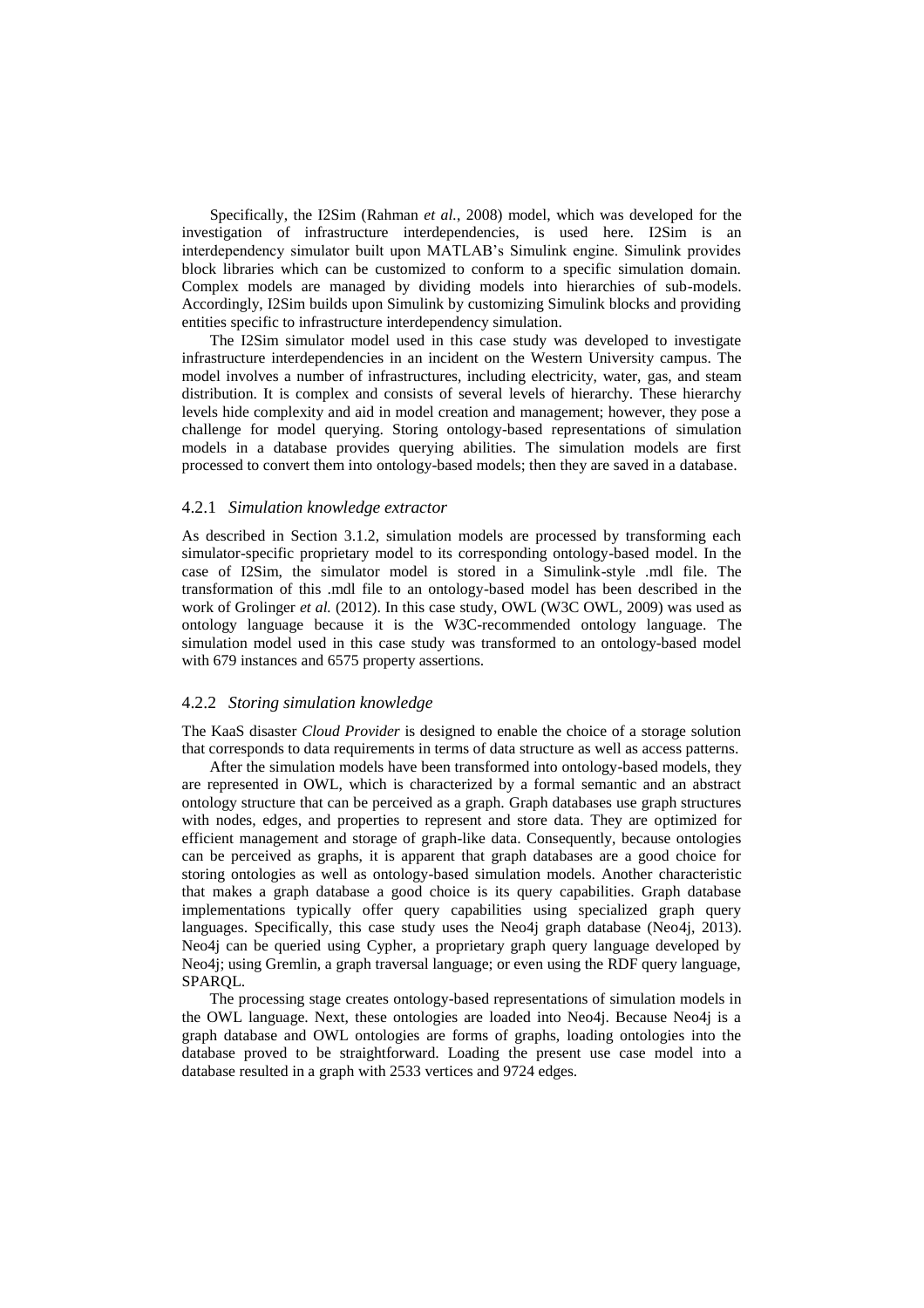#### 4.2.3 *Knowledge delivery*

The KaaS disaster *Cloud Provider* makes knowledge available as a service and provides services responsible for querying the KaaS within the *Cloud Provider*. One of these services is responsible for finding specific named entities in simulation models together with any entities to which they are connected or related. Within CKaaS, this is achieved by database querying, which is possible because simulation models have been transformed to their corresponding ontology-based representations and stored in a database. In this use case, knowledge delivery is achieved through a SPARQL endpoint as recommended by the W3C. The implemented SPARQL query is:

```
SELECT ?instanceName ?class ?subModelName ?connectedTo 
WHERE {?instance simmodel:Name "Gas".
       ?instance a ?class.
        ?instance simmodel:Name ?instanceName.
       ?channel simupper:hasStartNode ?instance.
       ?channel simupper:hasEndNode ?connectedToNode.
        ?connectedToNode simmodel:Name ?connectedTo.
       OPTIONAL {?instance i2sim:parentSystem ?subModel.
                   ?subModel simmodel:Name ?subModelName.}. 
      }
```
ORDER BY ?class ?connectedTo

This query looks for all ontology instances, or in graph terminology, nodes named "Gas" together with all entities to which they are connected. Entities in the I2Sim simulation model are connected by *channels*, which are also responsible for transporting items among other entities. Channels have *hasStartNode* and *hasEndNode* properties, which indicate which nodes/entities each channel connects. In the presented query, the two properties are used to identify all entities to which "Gas" connects.

A few rows of the results of this query are displayed in Table I. The first column is the name of the entity that was searched for, the second column is the type of I2Sim element used to model the "Gas" entity, the third column is the sub-model to which the "Gas" entity belongs, and the last column is the entity to which it connects. The first row identifies an entity of type *I2Sim\_source*. In I2Sim, *source* elements represent the origin of resources and are typically used to model resources external to the simulation model. Therefore, the first row of the table indicates that the simulation model under study is using an external gas supplier which is connected to *Steam house*. The next four rows indicate that within the *Steam house* sub-model, the "Gas" entity connects to the four boilers, and the final four rows indicate that within the four boilers' sub-models, "Gas" connects to *Combustion chamber*.

| instanceName class |                    | subModelName | connectedTo        |
|--------------------|--------------------|--------------|--------------------|
| Gas                | isSim:i2sim source |              | Steam house        |
| Gas                | i2Sim:inport       | Steam house  | Boiler 1           |
| Gas                | i2Sim:inport       | Steam house  | Boiler 2           |
| Gas                | i2Sim:inport       | Steam house  | Boiler 3           |
| Gas                | i2Sim:inport       | Steam house  | Boiler 4           |
| Gas                | i2Sim:inport       | Boiler 1     | Combustion chamber |
| Gas                | i2Sim:inport       | Boiler 2     | Combustion chamber |
| Gas                | i2Sim:inport       | Boiler 3     | Combustion chamber |
| Gas                | i2Sim:inport       | Boiler 4     | Combustion chamber |

TABLE I. QUERY OUTPUT

Ultimately, this query identifies which entities within a specific simulation model are using gas as a supply. Consequently, these entities will be affected if the gas supply is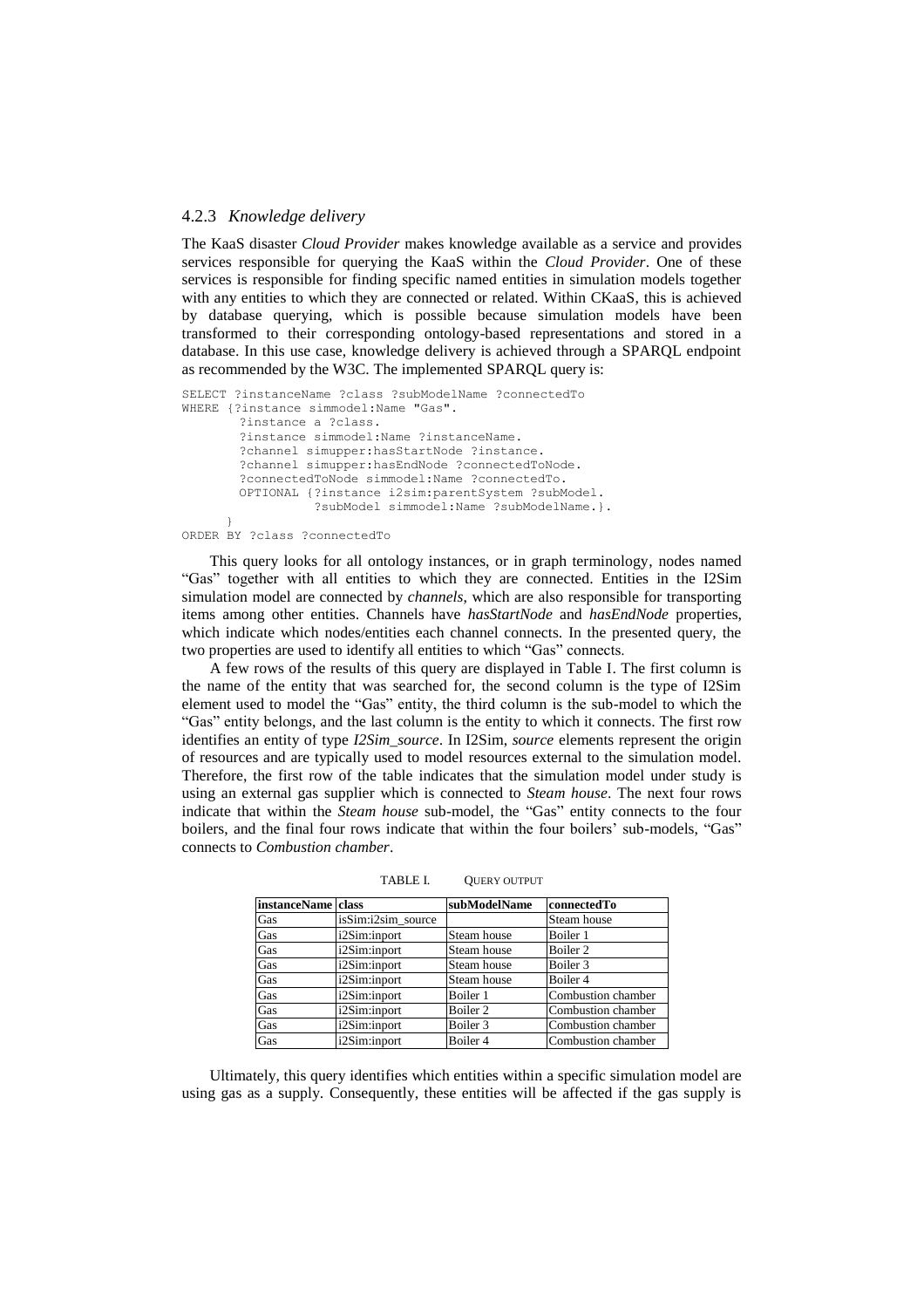turned off. To obtain the same information directly from the simulation model without querying, the user needs to open the simulation model, find all gas elements, and check to which entities each connects. The hierarchy of sub-models makes this task especially challenging because each sub-model needs to be checked as well.

The same query could have been executed against an OWL ontology without storing the ontology in the database. However, disaster management deals with a large number of simulation models, making use of a database preferable to storing ontologies as OWL files.

This case study has demonstrated how CKaaS behaves in an intra-cloud environment on an example involving a simulation model. Specifically, it has demonstrated *Cloud Provider* services on an example of simulation model querying.

### **5 Related Work**

Knowledge management is crucial in a number of fields, including health science, environmental science, computer science, and a number of engineering disciplines. This paper focuses on the disaster management domain. Consequently, this section first reviews works related to KaaS and then disaster data management studies.

#### *5.1 Knowledge as a Service (KaaS)*

Nowadays, cloud computing offers computing capabilities as services and represents an environment suitable for collaboration and capable of delivering horizontal scalability and high availability (Almorsy *et al.*, 2011). A number of research studies (Lai *et al.*, 2012), (Langenberg *et al.*, 2011), (Ju and Shen, 2011) have pointed out the importance of providing a cloud knowledge system in different domains to facilitate sharing and accessing knowledge from different sources. A new concept, "Knowledge as a Service", was defined by Xu *et al.* (2005) as the process by which a knowledge service provider answers queries presented by knowledge consumers through a knowledge server. Knowledge is typically extracted from large volumes of data coming from heterogeneous data owners according to knowledge models such as ontologies and is then delivered as a cloud computing service. Based on these knowledge models, the knowledge server is able to deliver the right answer to the right consumer at the right time (Abdullah *et al.*, 2011).

Several researchers have used the KaaS approach to build cloud-based knowledge solutions (Qirui, 2012), (Kannimuthu, 2012), (Lai *et al.*, 2012), including disaster management solutions (Lino *et al.*, 2012). Qirui (2012) brought new thinking to agricultural information-system development by using the KaaS approach. In this approach, KaaS provides services that offer recommendations about planting on the farm according to user specifications and environmental factors. The knowledge representation in this KaaS is based on ontologies, while the data are stored exclusively in a relational database (MySQL). Similarly to the approach proposed by Qirui (2012), CKaaS also relies on ontologies for data integration; however, in contrast to Qirui's method which stores data exclusively in a relational database, the CKaaS approach takes advantage of NoSQL data stores.

Kannimuthu *et al.* (2012) applied KaaS in the e-commerce domain, where they focussed mainly on how to extract knowledge from data using data mining techniques. After a user selects items, the utility mining service uses information about the selected items to extract knowledge from large quantities of data and subsequently to attract the user to other products of the same enterprise. Ultimately, this leads to financial benefit for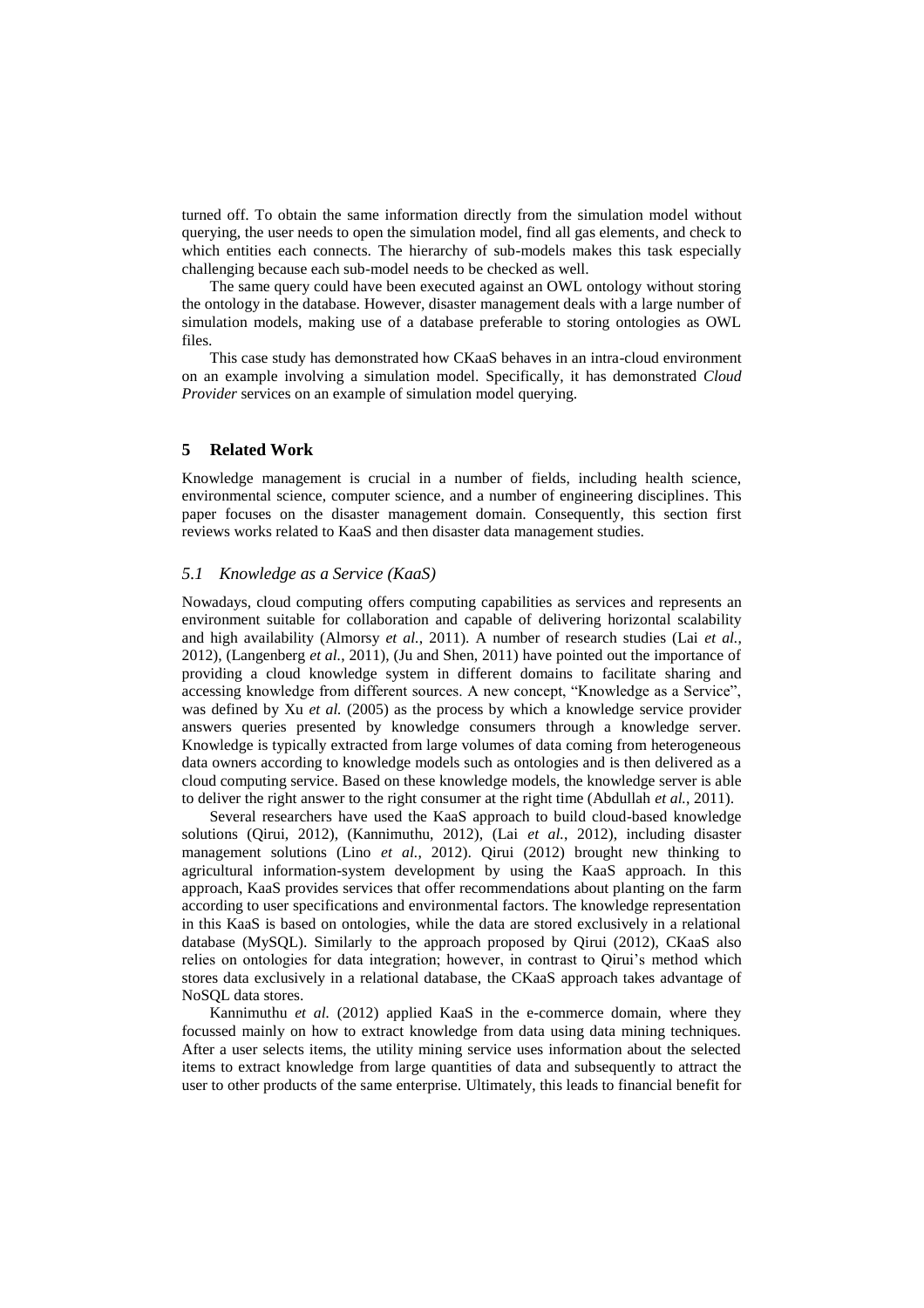the enterprise. In their approach, data are formatted according to XML and stored in an XML database. CKaaS, similarly to the work of Kannimuthu *et al.* (2012), provides a means to extract knowledge from data; however, while Kannimuthu *et al.* focussed specifically on mining for product recommendation, the scope of knowledge extraction in CKaaS is wider because it includes various kinds of disaster-related information. Moreover, in CKaaS, knowledge extraction capabilities are made available as services, which facilitates their reuse.

In contrast to the work of Qirui (2012) and Kannimuthu *et al.* (2012), the CKaaS solution proposed in this work is not limited to structured data. Rather, it relies on ontologies to integrate both structured and unstructured data stored in NoSQL data stores.

Another interesting approach was proposed by Lino *et al.* (2012), who used KaaS to facilitate emergency response in natural disasters like tsunamis and earthquakes using interactive digital TV. To support smart applications and to share knowledge and planning information, their solution integrates a semantic layer based on interactive digital TV (IDTV) middleware. Specifically, knowledge is shared by means of ontological descriptions. The work of Lino *et al.* focussed on implementing a planning algorithm for emergency response in the KaaS layer to support evacuation of unsafe areas. In contrast, the CKaaS approach proposed in this work targets a wider context by integrating heterogeneous knowledge sources for more generic decision-making. Moreover, despite its use of a KaaS approach, the solution provided by Lino *et al.* seems to be restricted to a specific client/server architecture as opposed to an accepted cloud computing architecture.

Qirui (2012), Kannimuthu *et al.* (2012), and Lino *et al.* (2012) all proposed a KaaS based on a cloud architecture; however, they did not follow a well-accepted cloud computing reference model such as those proposed by NIST, CISCO, or IBM. In contrast, CKaaS benefits from the use of a standard cloud computing architecture, specifically the NIST architecture, to provide flexible and scalable KaaS solutions. It was decided to follow the NIST reference architecture in this research because it is a generic cloud computing model, while the others, including the CISCO and IBM solutions, are more specialized in specific areas such as business and communication networks.

Similarly to the proposed CKaaS, Ju and Shen (2011) introduced a KaaS system as an extension of the NIST cloud computing model. They considered KaaS as a fourth layer on top of SaaS. Likewise, Abdullah *et al.* (2011) placed KaaS onto each layer of the standard cloud computing architecture, yielding four layers: Knowledge-Infrastructure as a Service (K-IaaS), Knowledge-Platform as a Service (K-PaaS), Knowledge-Data as a Service (K-DaaS), and Knowledge-Software as a Service (K-SaaS). In contrast to the works of Ju and Shen (2011) and Abdullah *et al.* (2011), the KaaS layer in CKaaS is considered as a sub-layer within the PaaS layer, but on top of other PaaS components. Therefore, KaaS can take full advantage of platform-level and infrastructure-level services to deliver adequate knowledge services built from distributed and collaborative sources.

In contrast to the reviewed solutions which use XML or relational databases or do not address the storage aspect, CKaaS enables a choice of storage solution that best corresponds to data requirements in terms of data structure and access patterns. In the context of CKaaS, NoSQL solutions provide schema flexibility, horizontal scalability and high availability. As for the collaboration aspect, the reviewed solutions do not support collaboration of knowledge providers, while CKaaS enables such collaboration by means of the *KaaS Broker*.

Finally, the reviewed solutions do not deal with integrating knowledge from different knowledge providers, whereas CKaaS aims to solve this problem through collaboration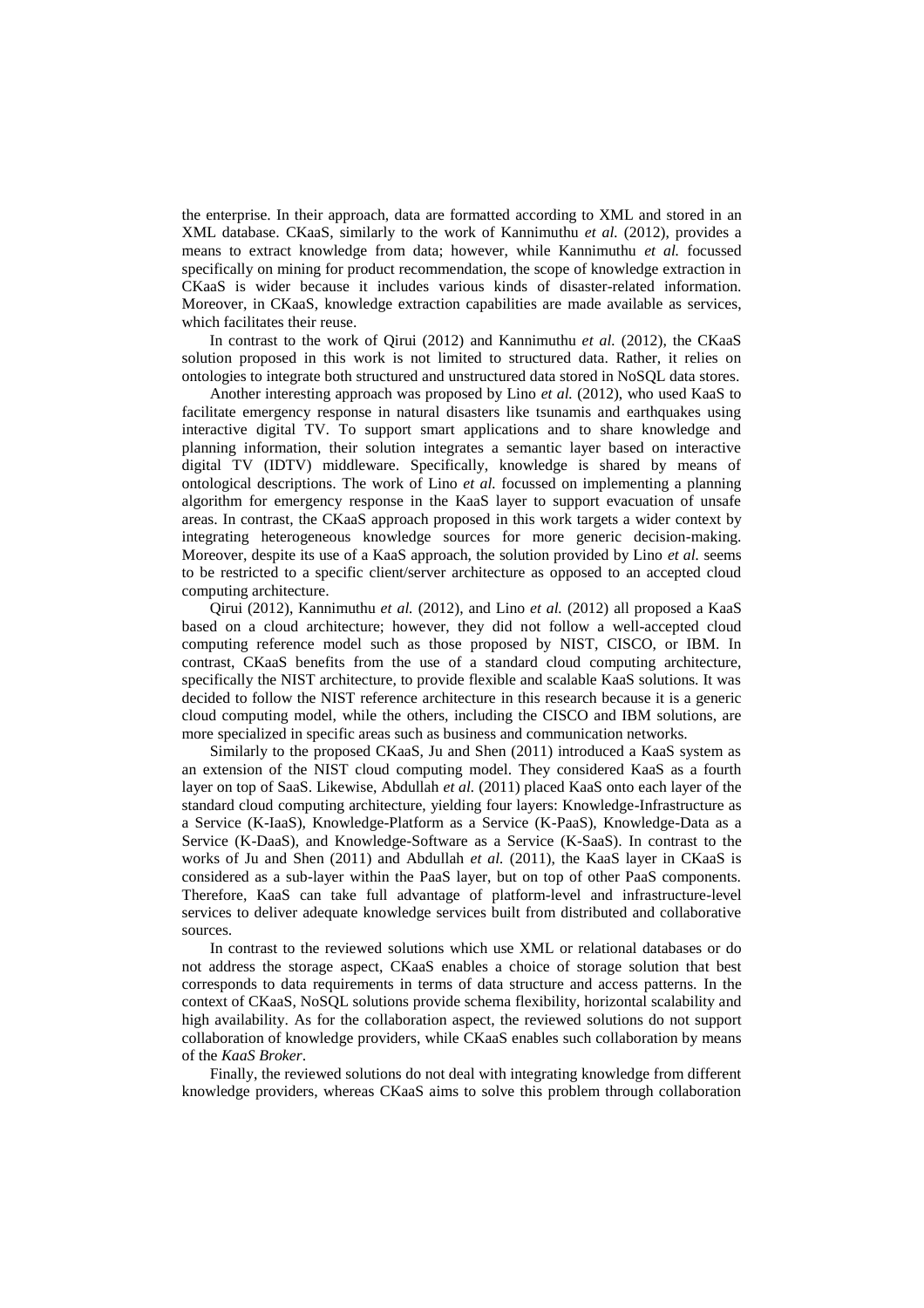among multiple KaaS providers. Moreover, the reviewed solutions dealt only with intercloud interaction, while CKaaS includes intra-cloud interaction of knowledge providers, thus enabling collaboration.

#### *5.2 Disaster management*

Crisis informatics (Palen *et al.*, 2010), (Schram and Anderson, 2012), the area of research concerned with the role of information and technology in disaster management, has been attracting increased research attention recently. Data are the main factor in disaster management because they represent a description of the environment, disaster plans, and resources and consequently are the basis for analysis and decision-making.

Hristidis *et al.* (2010) surveyed data management and analysis in the disaster management domain. The main focus of their survey was on data analysis techniques without the storage aspect. In contrast, in CKaaS, storage and analysis are considered as integral parts of the solution. Moreover, CKaaS provides advanced techniques that transform data into knowledge and deliver it as a service to provide a high quality of experience to users. Hristidis *et al.* (2010) identified the following data analysis technologies as relevant to disaster data management: information extraction, information retrieval, information filtering, data mining, and decision support. Similarly, CKaaS uses a number of information extraction and retrieval technologies to provide knowledge. Their survey revealed that most research has focussed on a very narrow area of disaster management, for example, a specific disaster event such as an earthquake or a flood, or on specific disaster-related activities such as communication among actors, estimating disaster damage, and use of mobile devices. Hristidis *et al.* (2010) recognized the need for flexible and customizable disaster management solutions that could be used in different disaster situations. CKaaS aims to provide such a solution using cloud computing extended by the KaaS approach, ontologies, and NoSQL approaches.

Silva *et al.* (2011) aimed to integrate diverse, distributed information sources by bringing them into a standardized and exchangeable common data format. Their approach focussed on data available on public Web sites. Data were first extracted from various source Web sites and stored in a relational database. Next, the data were transformed into Linked Open Data (LOD) form and published. In contrast to their work, which addressed data available on public Web sites, the proposed CKaaS can accommodate various information sources.

Palen *et al.* (2010) presented a vision of technology-supported public participation during disaster events. They focussed on the role of the public in disasters and how information and communication technology can transform that role. Similarly to Hristidis *et al.* (2010), they recognized information integration as a core concern in crisis informatics. While Palen *et al.* (2010) presented a vision, our work focuses on providing an architecture for cloud data management.

Anderson and Schram (2011), like Palen *et al.* (2010), studied the role of public and social media in disaster events. They proposed a crisis-informatics data-analysis infrastructure for collection, analysis, and storage of information from Twitter. The main objective of their work was support of other crisis information research by extracting disaster-related tweets from Twitter and storing them in a database. In their initial study (Anderson and Schram, 2011), data were stored in a relational database, specifically MySQL. Later, after encountering scalability challenges, they transitioned to a hybrid architecture that incorporates a relational database and a NoSQL data store (Schram and Anderson, 2012). Similarly, CKaaS allows for use of relational databases and NoSQL data stores for data storage. However, in the CKaaS approach different NoSQL data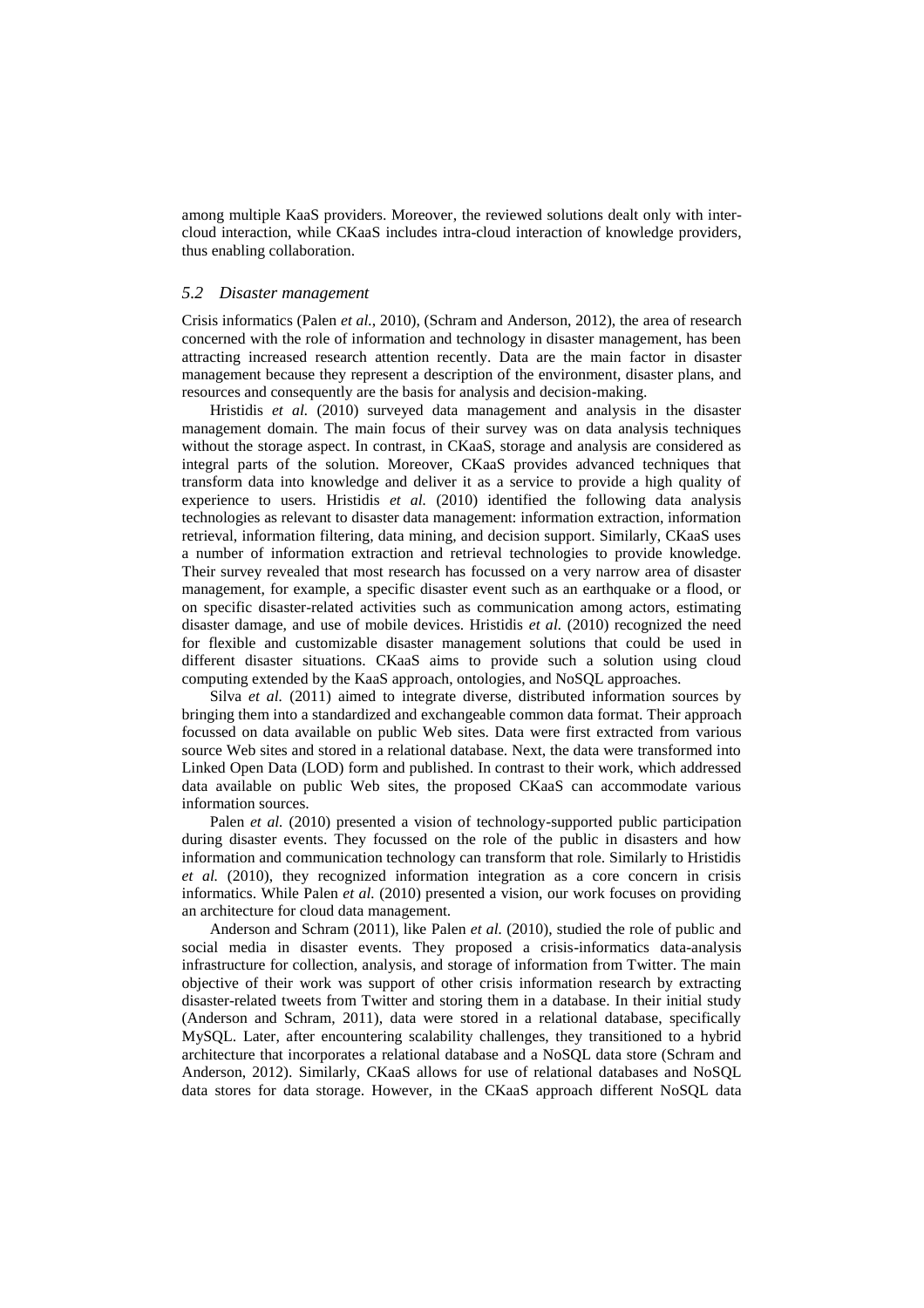stores can be used to address the storage requirements of diverse data. Specifically, CKaaS enables a choice of storage solutions to suit data structures and access patterns.

The listed studies have focussed on data analysis for disaster management; however, to obtain the right decision/response in critical situations, data management must be enriched with knowledge management. Therefore, CKaaS addresses the need for knowledge integration and knowledge-sharing solutions through transforming and formalizing structured and unstructured data into knowledge. To overcome the problem of semantic heterogeneity when integrating various knowledge sources, the CKaaS approach uses ontologies. Moreover, publishing knowledge as a service (KaaS) provides scalable management and facilitates use of knowledge in practice.

#### **6 Limitations, challenges, and opportunities**

The CKaaS proposed in this work extends the NIST cloud computing reference architecture by adding a KaaS layer which is responsible for integrating diverse data sources. Because the CKaaS approach is based on cloud computing, it is exposed to a number of limitations and challenges similar to those encountered by cloud computing. The main limitations, challenges, and opportunities faced by the CKaaS approach include the following:

- The CKaaS architecture, similarly to the NIST reference architecture, relies on a *Cloud Broker*, which acts as a mediator between the *Cloud Consumers* and the KaaS services of various *Cloud Providers*. If the system relies on a single *Cloud Broker*, a single point of failure is introduced. The use of multiple *Cloud Brokers* in the proposed architecture and their coordination and communication require further research.
- The *Cloud Broker* is responsible for gathering and integrating knowledge from various service providers. Even though knowledge integration is not the focus of this work, it should be addressed to ensure successful provision of the comprehensive knowledge service. Because different *KaaS Providers* collaborate to answer consumers' requests, there is a possibility that knowledge conflicts will occur. The *Cloud Broker* must first detect those conflicts and then resolve or manage them so that non-contradictory knowledge can be provided to consumers. Moreover, since *Cloud Providers'* knowledge may evolve differently and at different pace, the *Cloud Broker* needs to coordinate knowledge across different providers.
- The CKaaS architecture, similarly to the NIST reference architecture, includes security and privacy components as part of the *Cloud Provider*. However, security and privacy span all components of the proposed architecture and involve both service consumers and providers. In a public cloud, data are stored and processed on third-party premises and in a shared multi-tenant environment; therefore, security and privacy vulnerabilities are increased. Providing an adequate solution is difficult because it needs to be addressed in the context of the proposed architecture and it needs to include both the service provider and the service consumer.
- Quality of service (QoS) is outside the scope of this work; nevertheless, QoS represents a major challenge in the CKaaS context because of the large number of components and actors involved in providing knowledge as a service. A vital component with respect to QoS is the *Cloud Broker*, which is responsible for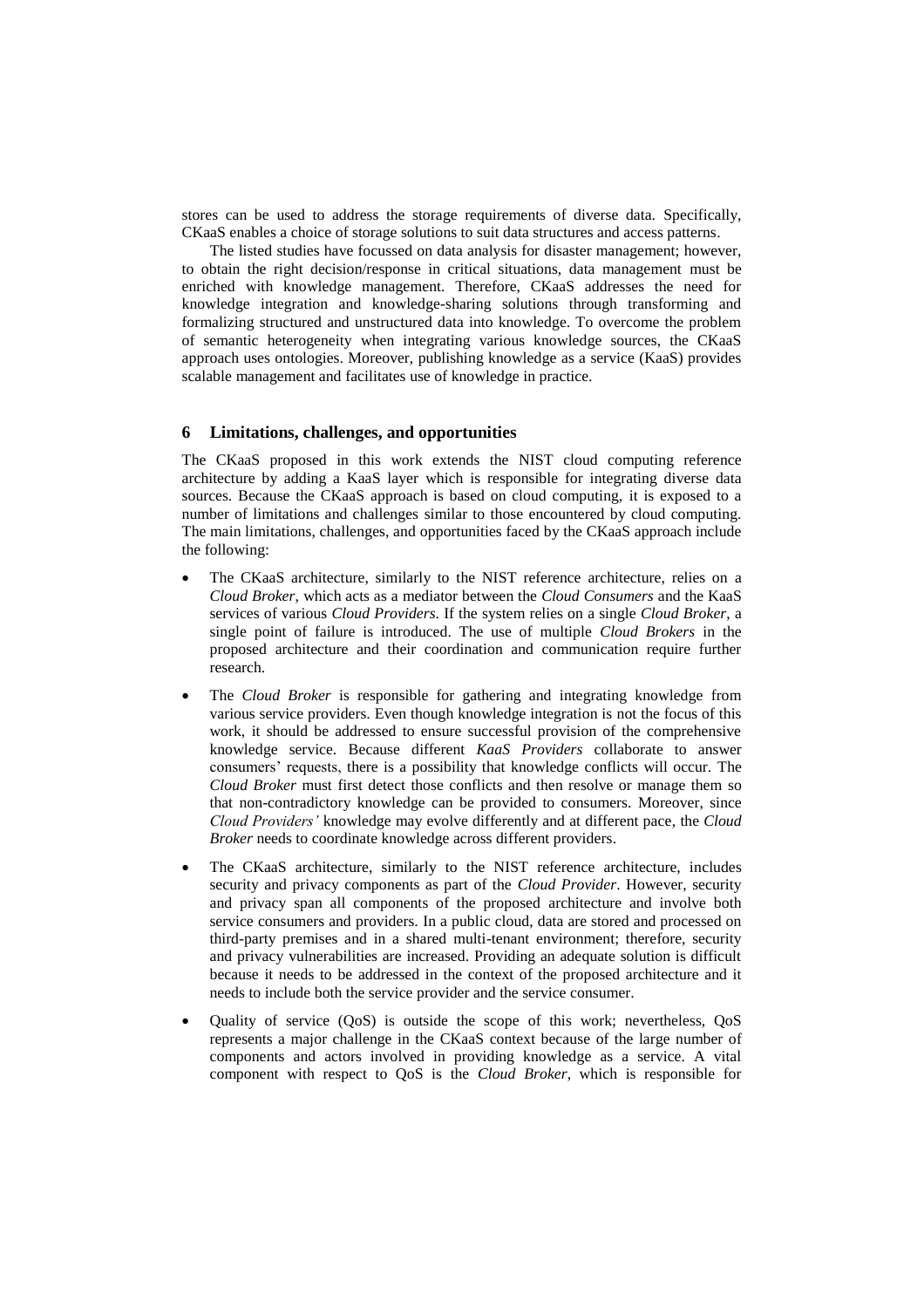integrating information from various providers. Moreover, the *Cloud Broker* is in charge of deciding the waiting response time from KaaS knowledge providers.

 Customer lock-in. Due to lack of standardization within the cloud computing industry, it is challenging to move from one *Cloud Provider* to another. Moreover, customer lock-in makes *Cloud Consumers* vulnerable to price increases.

#### **7 Conclusions**

This paper has proposed a CKaaS architecture based on the NIST cloud architecture integrating a domain-independent KaaS layer. CKaaS stores large amounts of data while maintaining high availability using NoSQL and cloud solutions. Data search, interoperability, and integration are facilitated through knowledge acquisition and knowledge delivery. Knowledge acquisition uses language processing, information extraction, and retrieval techniques to add structure and metadata to largely unstructured disaster data. Knowledge is delivered as a service using the KaaS approach so that service performance can be managed by the cloud management services. CKaaS overcomes the limitation of knowledge integration by implementing the *Cloud Broker* with the aim of implementing collaborative distributed cloud knowledge system through enriched services. In this work, CKaaS has been applied to the disaster management domain because the quantity and heterogeneity of disaster-related data are large and managing them effectively remains crucial for minimizing the impact of disasters on society.

The case study presented in this work provides evaluation of the proposed CKaaS architecture; nevertheless, further evaluation will be performed including complex and heterogeneous data sources. Critical aspects that need to be addressed are the integration of diverse knowledge provided by various service providers and the criteria for optimal data storage selection.

#### **References**

- Abdullah, R., Eri, Z.D., Talib, A.M. (2011) 'A Model of Knowledge Management System for Facilitating Knowledge as a Service (KaaS) in a Cloud Computing Environment'. *Proceedings of the International Conference on Research and Innovation in Information Systems (ICRIIS),* pp. 1–4.
- Almorsy, M., Grundy, J., Ibrahim, A.S. (2011) 'Collaboration-Based Cloud Computing Security Management Framework', *Proceeding of the IEEE International Conference on Cloud Computing (CLOUD)*, pp. 364– 371.
- Anderson, K.M., Schram, A. (2011) 'Design and Implementation of a Data Analytics Infrastructure in Support of Crisis Informatics Research: NIER Track'. *Proceedings of the 33rd International Conference on Software Engineering*, pp. 844–847.
- Brewer, E. (2012) 'CAP Twelve Years Later: How the "Rules" have Changed', *Computer*, Vol. 45, No. 2, pp. 23–29.
- Erl, T., Mahmood, Z., and Puttini, R. (2013) *Cloud Computing: Concepts, Technology, & Architecture*, Prentice Hall, Upper Saddle River, NJ.
- Grolinger, K., Higashino, W.A., Tiwari, A., Capretz, M.A.M. (2013a) Data Management in Cloud Environments: NoSQL and NewSQL Data Stores, *Journal of Cloud Computing: Advances, Systems and Application*, Springer Open, Vol. 2, doi:10.1186/2192-113X-2-22.
- Grolinger, K., Capretz, M.A.M., Mezghani, E., Exposito, E. (2013b) 'Knowledge as a Service Framework for Disaster Data Management', *Proceedings of the 22nd IEEE International Workshop on Enabling Technologies: Infrastructure for Collaborative Enterprises (WETICE)*, pp. 313–318.
- Grolinger, K., Capretz, M.A.M., Marti, J.R., Srivastava, K.D. (2012) 'Ontology-Based Representation of Simulation Models'. *Proceedings of the 24th International Conference on Software Engineering and Knowledge Engineering,* pp. 432-437.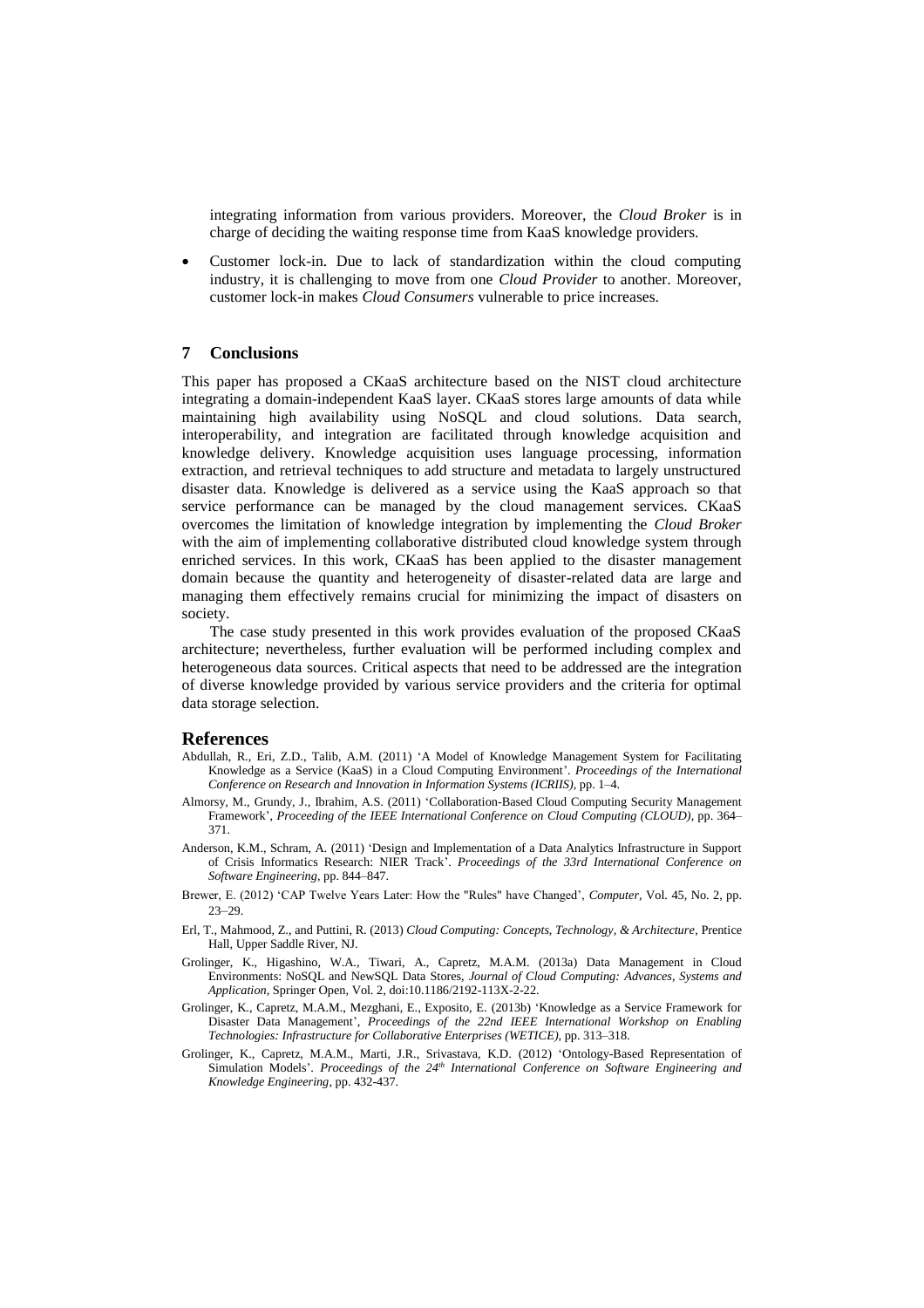- Gupta, R., Gupta, H., Mohania, M. (2012) 'Cloud Computing and Big Data Analytics: What Is New from Databases Perspective?', Big Data Analytics Lecture Notes, in *Computer Science*, Vol. 7678, pp. 42–61.
- Han, J., Song, M., Song, J. (2011) 'A Novel Solution of Distributed Memory NoSQL Database for Cloud Computing', *Proceedings of the 10th IEEE/ACIS International Conference on Computer and Information Science*, pp. 351–355.
- Hecht, R., Jablonski, S. (2011) 'NoSQL Evaluation: A Use Case Oriented Survey', *Proceedings of the Conference on Cloud and Service Computing*, pp. 336–341.
- Hristidis, V., Chen, S., Li, T., Luis, S., Deng, Y. (2010) 'Survey of Data Management and Analysis in Disaster Situations', *Journal of Systems and Software*, Vol. 83, No. 10, pp. 1701–1714.
- Hu, Y., Qu, W. (2013) 'Efficiently Extracting Change Data from Column Oriented NoSQL Databases', *Advances in Intelligent Systems and Applications* – Volume 2, *Smart Innovation, Systems and Technologies*, Vol. 21, pp. 587–598.
- Ju, D., Shen, B. (2011) 'On Building the Knowledge Cloud'. *Proceedings of the International Conference on Computer Science and Service Systems (CSSS)*, pp. 2351–2353.
- Kannimuthu, S., Premalatha, K., Shankar, S. (2012) 'Investigation of High-Utility Itemset Mining in Service-Oriented Computing: Deployment of Knowledge as a Service in E-Commerce', *Proceedings of the Fourth International Conference on Advanced Computing (ICoAC)*, pp. 1–8.
- Kossmann, D., Kraska, T. (2010) 'Data Management in the Cloud: Promises, State-of-the-Art, and Open Questions', *Datenbank-Spektrum*, Vol. 10, No. 3, pp. 121–129.
- Lai, I., Tam, S., Chan, M. (2012) 'Knowledge Cloud System for Network Collaboration: A Case Study in Medical Service Industry in China', *Expert Systems with Applications*, Vol. 39, No. 15, pp. 12205–12212.
- Langenberg, D., Kind, C., Dames, M. (2011) ['Knowledge Management in Cloud Environments'.](http://www.bibsonomy.org/bibtex/2390d6a44acaaf37f16e59b0acb8c7b5c/dblp) *I-KNOW*, Lindstaedt, S.N., Granitzer, M. (eds.), ACM, Vol. 36.
- Lino, N.C.Q., Siebra, C.A., Amaro Tate, M.A. (2012) 'EmergencyGrid Planning in Convergence Environments', *22nd Int. Conf. on Automated Planning and Scheduling, SPARK Workshop.*
- Liu, F., Tong, J., Mao, J., Bohn, R., Messina, J., Badger, L., Leaf, D. (2011) 'NIST Cloud Computing Reference Architecture', NIST Special Publication 500-29[2,](http://www.nist.gov/customcf/get_pdf.cfm?pub_id=909505) [http://www.nist.gov/customcf/get\\_pdf.cfm?pub\\_id=909505.](http://www.nist.gov/customcf/get_pdf.cfm?pub_id=909505) (Accessed 22 November 2013)
- Mohanty, S., Jagadeesh, M., Srivatsa, H. (2013) *Big Data Imperatives: Enterprise Big Data Warehouse, BI Implementations and Analytics*, Apress, Berkeley, CA.

Neo4j[, http://www.neo4j.org/,](http://www.neo4j.org/) 2013. (Accessed 22 November 2013)

- Palen, L., Anderson, M.G., Martin, J., Sicker, D., Palmer, M., Grunwald, D. (2010) 'A Vision for Technology-Mediated Support for Public Participation and Assistance in Mass Emergencies and Disasters', *Proceedings of the Conference on Visions of Computer Science*, pp. 1–12.
- Qirui, Y. (2012) 'KaaS-Based Intelligent Service Model in Agricultural Expert System', *Proceedings of the 2nd International Conference on Consumer Electronics, Communications, and Networks*, pp. 2678–2680.
- Rahman, H.A., Armstrong, M., Mao, D., Marti, J.R. (2008) 'I2Sim: A Matrix-Partition Based Framework for Critical Infrastructure Interdependencies Simulation', *Proceedings of the Electric Power Conference*, pp. 1–8.
- Sakr, S., Liu, A., Batista, D.M., Alomari, M. (2011) 'A Survey of Large-Scale Data Management Approaches in Cloud Environments', *IEEE Communication Surveys & Tutorials*, Vol. 13, No. 3, pp. 311–336.
- Sakr, S. (2013) 'Cloud-Hosted Databases: Technologies, Challenges and Opportunities', *Cluster Computing*, Springer, pp. 1–16.
- Sadalage, P.J., Fowler, M. (2013) *NoSQL Distilled: A Brief Guide to the Emerging World of Polyglot Persistence*, Addison-Wesley, Upper Saddle River, NJ.
- Schram, A., Anderson, K.M. (2012) 'MySQL to NoSQL: Data Modeling Challenges in Supporting Scalability'. *Proceedings of the Third Conference on Systems, Programming, and Applications: Software for Humanity*, pp. 191–202.
- Silva, T., Wuwongse, V., Sharma, H.N. (2011) 'Linked Data in Disaster Mitigation and Preparedness', *Proceedings of the Third International Conference on Intelligent Networking and Collaborative Systems*, pp. 746–751.
- Sumathi, C.P., Gayathri Devi, G., Santhanam, T. (2012) 'A Survey on Various Approaches to Text Extraction in Images', *International Journal of Computer Science and Engineering Survey*, Vol. 3, No. 4, pp. 27–42.
- Stonebraker, M., Madden, S., Badi, D.J., Harizopoulos, S., Hachem, N., and Helland, P. (2007) 'The End of an Architectural Era: (it's Time for a Complete Rewrite),' *Proceedings of the 33rd International Conference on Very Large Data Bases*, pp. 1150–1160.